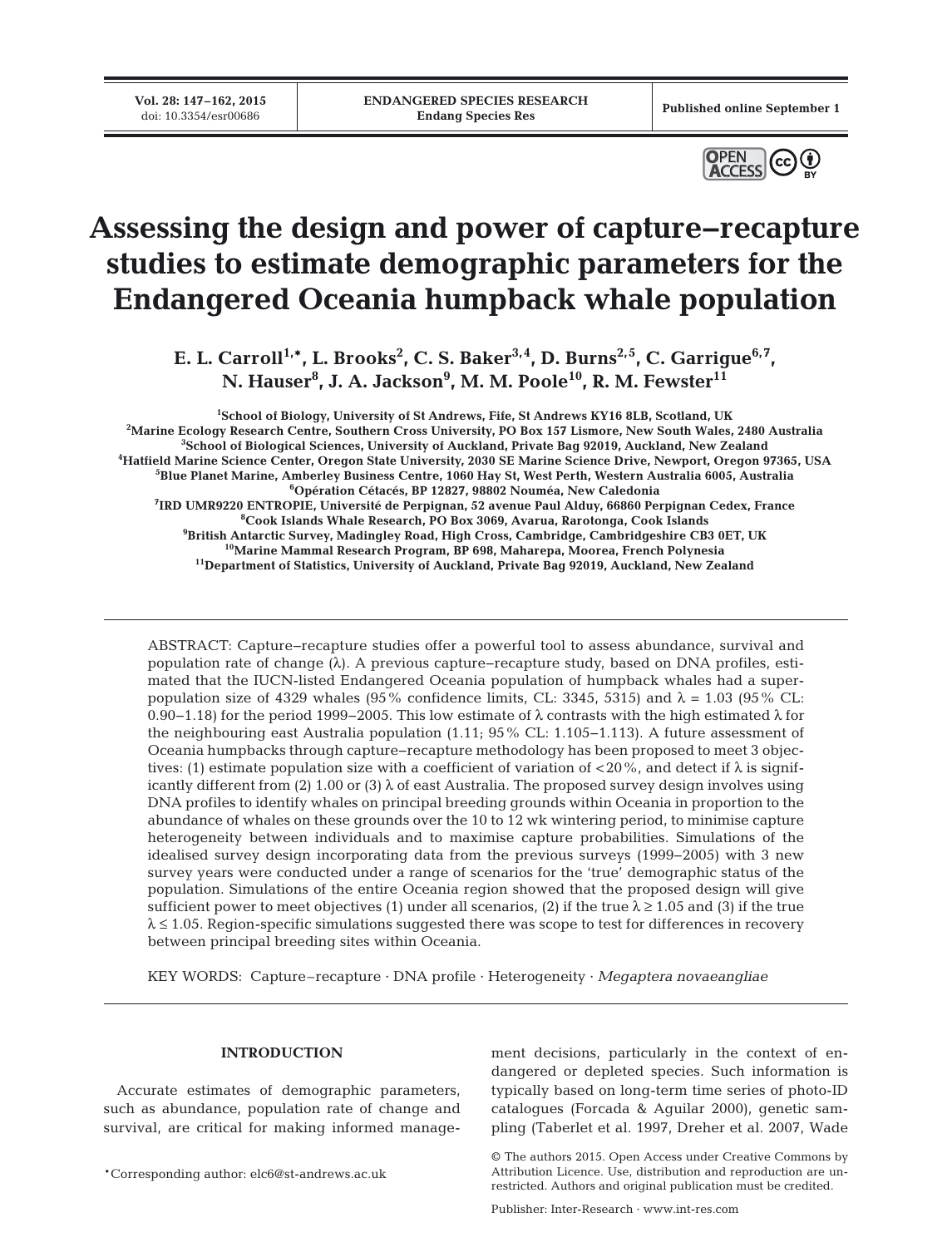et al. 2011), or distance or line-transect surveys (Borchers et al. 1998) of a particular area or population. However, long-term data series may be logistically difficult or expensive to collect, and yet highquality data are required to make management decisions. For example, the International Union for the Conservation of Nature (IUCN) requires evidence of a recent or projected decline of 50 to 70% in the past 10 yr, or 3 generations, for a population or species to be considered endangered (IUCN 2012).

Given limited time and resources, it is important to assess whether an ongoing or proposed research programme will meet its goal of providing accurate demographic parameters for management and conservation decisions. Key questions include the length of the time series required and whether existing data can be incorporated into the analysis. Here we assess the design and power of a proposed capture−recapture study of a migratory species for which availability for capture and capture probabilities vary by sex and breeding status: the IUCN-listed, Endangered Oceania population of humpback whales, *Megaptera novaeangliae* (Childerhouse et al. 2008).

The Oceania population of humpback whales congregates seasonally to breed during the austral winter in the South Pacific: from New Caledonia in the west  $(-160^{\circ}E)$  to French Polynesia in the east (~120° W) (Garrigue et al. 2002, Poole 2002). Whales from Oceania then migrate to high-latitude, productive Antarctic feeding grounds in the austral summer (Dawbin 1966). Individuals have been recorded to move between Oceania and feeding grounds including International Whaling Commission (IWC) management areas known as Areas I, V and VI (Southern Ocean waters spanning  $130^{\circ}$  E to  $50^{\circ}$  W) based on discovery marks (Dawbin 1966), photo-identification (Robbins et al. 2011), genotype identification (Steel et al. 2008, Constantine et al. 2014) and satellite tag studies (Hauser et al. 2010, Horton et al. 2011).

The contemporary Oceania humpback whale population shows differential patterns of habitat use across the 8 million square kilometres of the South Pacific. The principal known breeding grounds are New Caledonia, Tonga and French Polynesia, to which individual whales can show high levels of site fidelity (Garrigue et al. 2011a). In addition, there are areas that function more as migratory corridors, such as the Cook Islands, where the re-sight rate is much lower (Hauser et al. 2010). There is a significant difference in the frequency of maternally inherited mitochondrial DNA haplotypes among the main breeding sites within Oceania, suggesting that site fidelity may limit female-mediated gene flow, leading to population sub-structuring (Olavarría et al. 2007). However, there is additional evidence from molecular, photo-identification and song studies suggesting connectivity between these regions (Helweg et al. 1998, Garrigue et al. 2011a, Garland et al. 2013). Furthermore, the Oceania population is considered a distinct management unit, separate from east Australia, by the IWC. This is based on comparisons of the movement of individuals identified using both photoidentification and DNA profiles (Garrigue et al. 2002, 2011b, Anderson et al. 2010) and significant differentiation between east Australia and Oceania breeding grounds based on the analyses of mitochondrial DNA (Olavarría et al. 2006).

Historically, the Oceania population was estimated to number between 10 000 and 20 000 whales (IWC 2015). However, late  $19<sup>th</sup>$  century and mid-20<sup>th</sup> century whaling killed an estimated 45 000 humpback whales in the Southern Ocean areas associated with the Oceania, and other, wintering grounds (Areas V and VI) (Clapham et al. 2009, Ivashchenko & Clapham 2014). Illegal Soviet whaling from 1947 to 1973, most notably the killing of 20 000 whales over the summers of 1959−1960 and 1960−1961 in IWC Area V, south of eastern Australia and New Zealand, drove the population into a demographic bottleneck (Jackson et al. 2008, Clapham et al. 2009).

To assess the current status of the Oceania humpback whale population after such intense exploitation, the South Pacific Whale Research Consortium (SPWRC) undertook a large-scale survey of Oceania during the austral winters of 1999 to 2005. Over this 6 yr period, the SPWRC identified individual whales using a combination of photographs of natural markings (photo-ID,  $n = 660$ ) and DNA profiles from skin biopsy samples  $(n = 840)$ . The sighting histories of these individuals were used in a capture−recapture framework to estimate abundance with the POPAN formulation of the Jolly Seber model developed by Schwarz & Arnason (1996). The superpopulation  $(N_S)$ estimate for Oceania from 1999 to 2005 was 4329 (95% confidence limits, CL: 3345, 5315) whales and the estimated annual population growth rate for this period was  $\lambda = 1.03$  (95% CL: 0.90–1.18) based on the DNA profile data (Constantine et al. 2012). This is considerably lower than the estimated rate of increase for east Australia of 10.9% per annum, corresponding to  $\lambda = 1.11$  (95% CL: 1.105–1.113; Noad et al. 2011), although the wide confidence interval (CI) from Oceania includes the CI from east Australia. Given the apparent low rate of recovery in Oceania, there is a strong need to improve estimates of abundance and trend information for this population.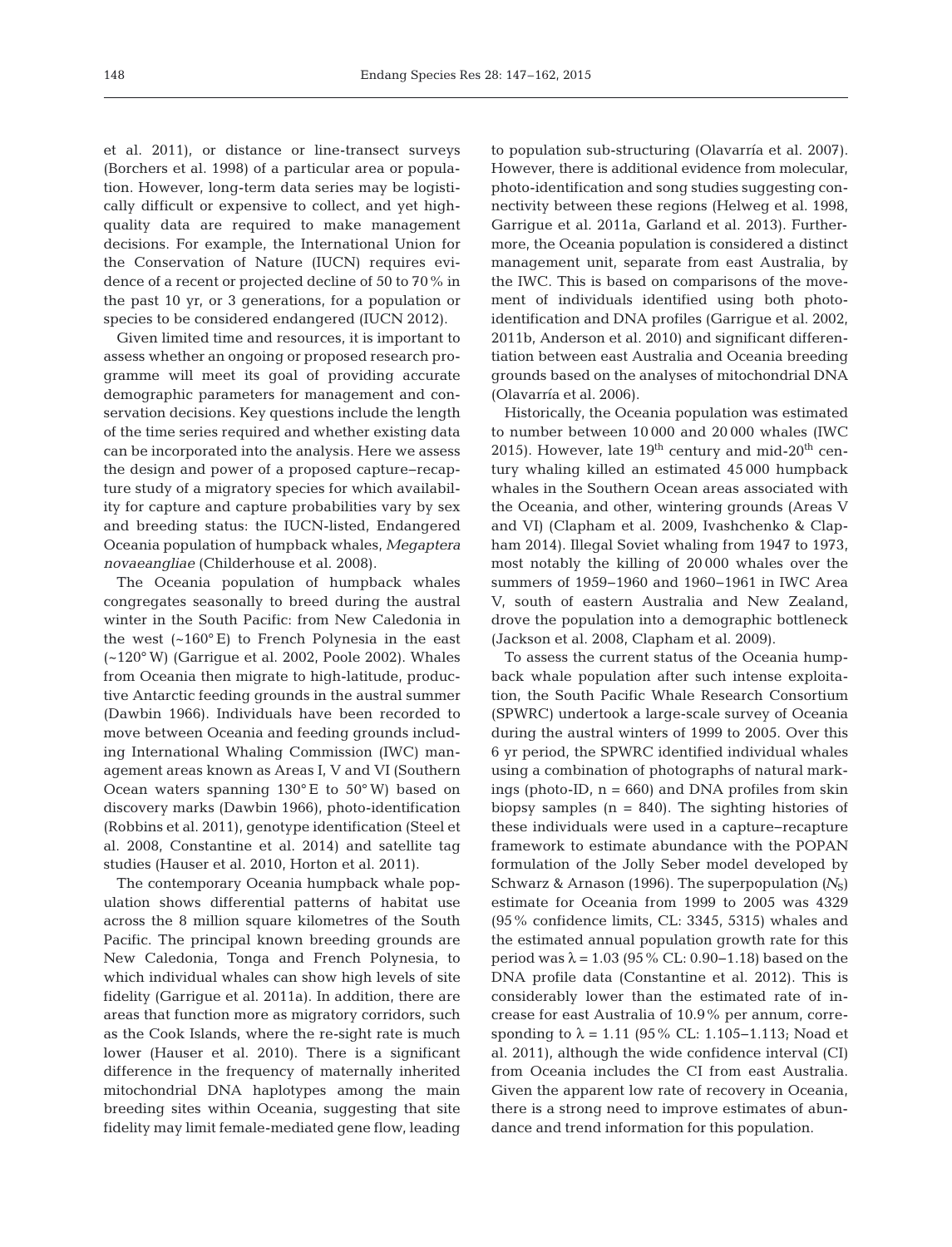Here we consider the design of a new set of surveys to assess the recovery of the Oceania population of humpback whales through capture−recapture analysis, and undertake simulations to assess the power of these proposed surveys to meet 3 objectives: (1) determine population size with a coefficient of variation (CV) of <20%, (2) detect whether  $\lambda$  is significantly different from 1.0 (i.e. the population is increasing or decreasing) and (3) detect whether  $\lambda$  for Oceania is significantly different from that of east Australia. We discuss appropriate survey designs to meet these objectives and investigate the power of the proposed surveys under various postulated scenarios for the true demographics of the population, on both a regional and Oceania-wide basis.

# **RATIONALE AND METHODS**

# **Rationale**

We discuss and describe the proposed survey design, including the model to be used and its assumptions. We then discuss the idealised survey design with these assumptions in mind and conduct simulations to test the power of the proposed surveys. In addition, we consider the impact of heterogeneity in capture probability between regions, and between males and females, on the power of the proposed survey design.

#### **Model selection**

In order to estimate population growth rate, we will need to use an open capture−recapture model, as these account for population removals (deaths/ emigration) and additions (births/immigration). The POPAN model (Schwarz & Arnason 1996, Arnason & Schwartz 1999), a derivative of the Jolly-Seber model (Jolly 1965, Seber 1965), estimates  $N_{\rm S}$ , defined as the total number of individuals that are ever exposed to capture between the first and last survey occasions, comprising individuals that join the population be tween the first and last surveys in addition to individuals present at the start of the first survey. A proportion of the  $N<sub>S</sub>$  enters the survey area during each survey occasion and is available for capture: this is estimated by a parameter termed the probability of entry for each survey occasion. The standard POPAN model and an extension of it, termed the λ-POPAN model (Carroll et al. 2013), both provide estimates of  $N_{\rm S}$ , the number of animals in the survey area each

year  $(N_t)$  and the annual apparent survival rate (Φ). However, the λ-POPAN model is also able to directly estimate  $\lambda$ , and as  $\lambda$  is a key parameter of interest, we decided to use the λ-POPAN model rather than the standard POPAN model.

## **Model assumptions and survey design**

The primary assumptions of the POPAN model are general to most capture−recapture models and include: (1) the study area is constant, (2) marks are permanent and read correctly, (3) all individuals (within a demographic class) have equal capture probability and (4) all individuals have equal survival probability (Schwarz & Arnason 1996). These assumptions will be dealt with in turn in the following sections.

#### **Assumption 1: constant study area**

The basic survey design is boat-based surveys on the principal Oceania humpback population wintering grounds. Previous work suggests that most whales were captured within these core regions, and increasing regional coverage did not lead to a significant increase in estimated abundance (Constantine et al. 2012). Therefore, we suggest that the proposed sampling regime will be concentrated at 3 core sites that are the principal wintering grounds: Tonga, New Caledonia and French Polynesia. To meet Assumption 1, a consistent geographic area at each core site should be surveyed during each survey occasion.

## **Assumption 2: permanent marks**

The surveys will collect photographs of natural markings for photo-identification and skin biopsy samples for identification by DNA profiling, following a previously described methodology that met Assumption 2 (Constantine et al. 2012).

## **Assumption 3: equal capture probability**

Heterogeneity in capture probability is typically thought of as an intrinsic characteristic of an individual that will create a downward bias in abundance estimates if unaccounted for (Seber 1982). Despite some advances (Pledger 1998, 2000), open models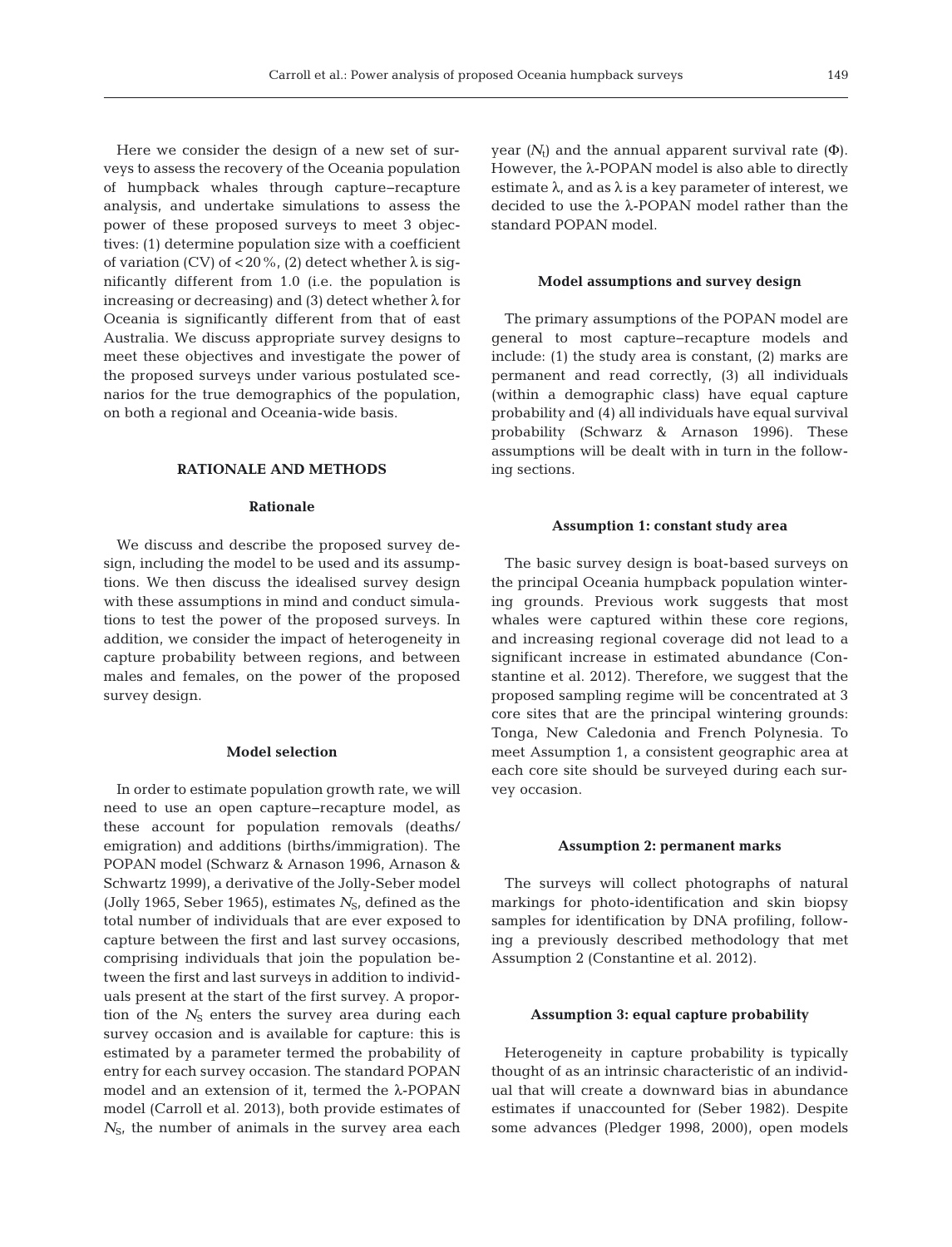such as λ-POPAN cannot account for heterogeneity in capture probability other than as a function of covariates. Therefore, the heterogeneity between individuals in both timing of migratory arrivals and duration of stay on Oceania wintering grounds may be considered and accounted for by fitting appropriate covariates or appropriate survey design. Here we summarise available information on the sources of heterogeneity in capture probability between individuals and under 'Recommendations for proposed survey design' address these with suggestions on the appropriate survey design.

Humpback whales show heterogeneity between individuals in migratory behaviours, whereby whales of different sex, age, or breeding status (henceforth referred to as demographic classes) leave high-latitude summer feeding areas and arrive at low-latitude winter breeding areas at different times (Chittleborough 1965). This occurs in a generally set sequence: the first whales to leave Antarctica are the lactating females and yearlings, followed approximately 12 d later by immature whales of both sexes, with mature males, non-pregnant females and pregnant females leaving approximately 20, 23 and 31 d later, respectively. In general, the earliest and last whales in each demographic class travel approximately 6 wk before and after the central peak for that category (Dawbin 1966).

Across-season re-sightings suggest that females tend to arrive at and depart from the breeding grounds earlier in years when they do not have a calf than in years when they give birth (Glockner & Venus 1983, Craig et al. 2003, Burns et al. 2014). As humpback whales have a modal reproductive cycle of 2 or 3 yr (although it can vary between 1 and 5 yr), the migratory timing and habitat use patterns of individual females, and therefore availability for capture on wintering grounds, appears to vary across years depending on reproductive status (Baker et al. 1987, Craig et al. 2003). While females are likely to return quickly to the feeding grounds after becoming pregnant, mature males remain on the breeding grounds longer, presumably in an attempt to increase mating opportunities. Therefore, males are likely to have a higher capture probability than females on wintering grounds (Craig et al. 2001, 2003, Clapham 2002, Dulau-Drouot et al. 2012, Burns et al. 2014). This is reflected in the male bias in genetic samples from the Oceania wintering grounds (Constantine et al. 2012), as well as in sighting histories of whales from Hawaii (Herman et al. 2011).

Overall, recent evidence suggests that whales remain on winter breeding areas for 3 to 8 wk (Craig

et al. 2001, Garrigue et al. 2001, Dulau-Drouot et al. 2012, Burns et al. 2014). On the return journey south, newly pregnant or resting females and immature whales leave tropical waters first, followed 10 d later by mature males, and finally mothers with calves leave a further 6 d later (Dawbin 1966, 1997).

## **Assumption 4: equal survival**

Adult humpback whales typically have a high annual apparent survival of ≥0.94 (Clapham et al. 2003, Robbins 2007, Zerbini et al. 2010, Orgeret et al. 2014). However, calf survival has been estimated to be lower: 0.82 (95% CI: 0.48−0.98) for the North Pacific (0 to 6 mo; Zerbini et al. 2010) and 0.66 (95% CI: 0.52−0.78) in the Gulf of Maine (6 to 18 mo; Robbins 2007). For this reason, the typical method used to reduce the heterogeneity in survival in baleen whale datasets is to exclude dependent calves from the analyses (Wade et al. 2011, Constantine et al. 2012), and we shall follow this convention.

## **Recommendations for proposed survey design**

We recommend that the 3 principal wintering grounds of Tonga, New Caledonia and French Polynesia should be consistently surveyed to meet Assumption 1. To achieve approximately equal capture probability among sites, we suggest that effort (e.g. number of boats or researchers) is allocated in proportion to the current estimates of the relative abundance of humpback whales at these sites. In theory, this could reduce the number of capture probability parameters that need to be estimated and thereby increase the power of the study design.

The heterogeneity in availability for capture and capture probabilities between individuals is directly linked to the variation in the timing of migratory arrivals and duration of stay between demographic classes, particularly between males and females. Therefore we recommend sampling in a way that allows for the identification of sex, implying a preference for biopsy sampling, which has previously met Assumption 2 of providing permanent marks that are consistently identifiable (Wade et al. 2011, Constantine et al. 2012).

In addition, we propose that sampling efforts focus on males to (1) increase the capture probability and (2) decrease the potential heterogeneity in capture probability, thereby increasing the power of the model to meet the proposed objectives. There is typ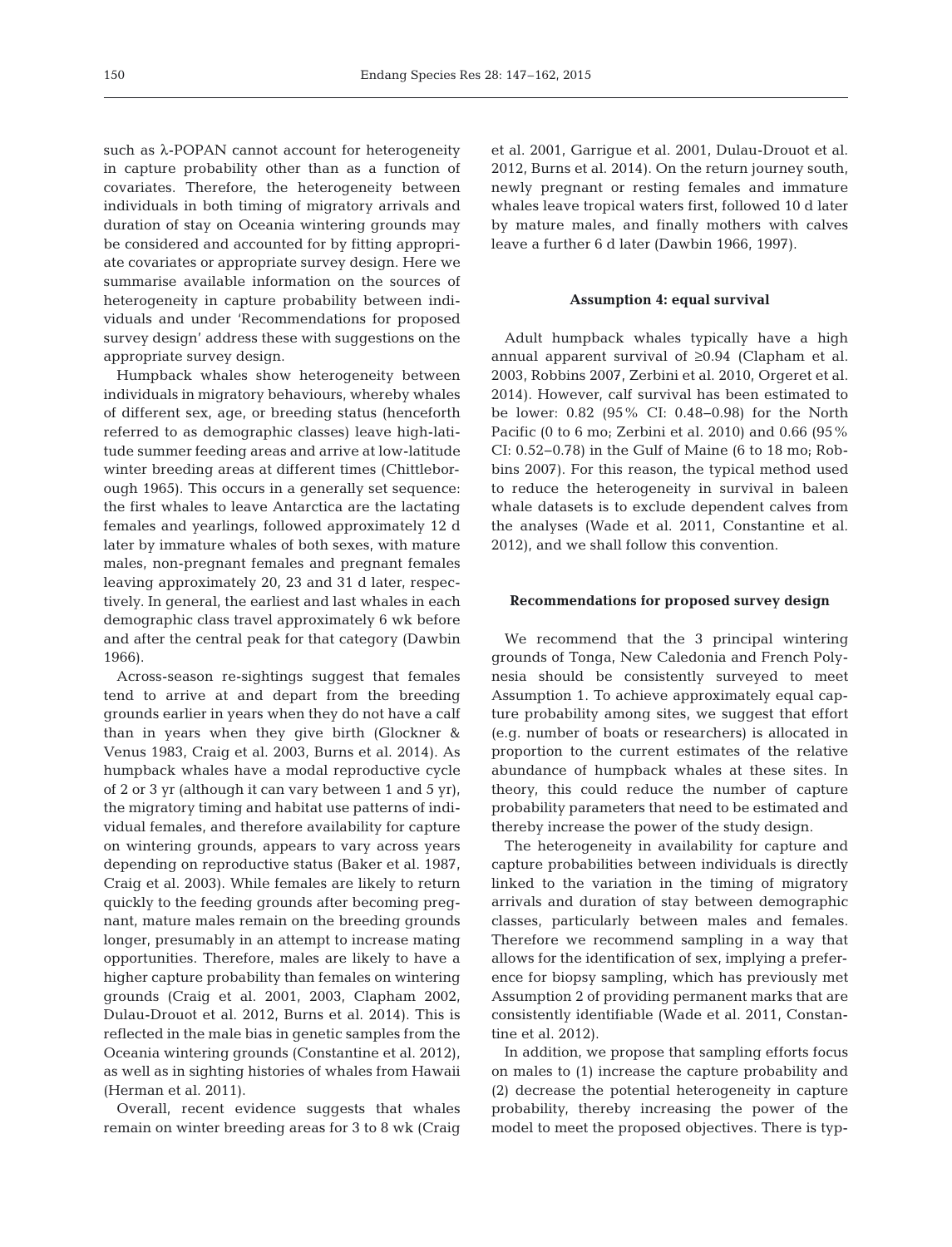ically a male bias (1.6:1, male:female) on the Oceania wintering grounds (Constantine et al. 2010), leading to a higher capture probability for males. Females show greater heterogeneity in capture probability linked to reproductive state, and accurately modelling this requires capture probability covariates (Carroll et al. 2013), multi-state models, or estimating transitions between states (Barlow & Clapham 1997). Focusing on males would reduce the number of model parameters, allowing the model to estimate parameters with greater precision.

We also recommend sampling across the entire 10 to 12 wk wintering period. The primary reason is that the season should be long enough to capture all demographic classes within a season, particularly all male age classes. Surveys should also be consistent between seasons to provide the opportunity for recaptures of the same individuals between seasons.

We recommend that the new surveys aim for a minimum capture probability (*p)* of 0.10 by targeting sample sizes reflecting 10 to 15% of the estimated regional population sizes. Constantine et al. (2012) estimated that the capture probability varied be tween 0.02 and 0.10  $yr^{-1}$  (Constantine et al. 2012), largely due to variation in sampling effort by sites and years. We believe that by increasing the duration of the survey, concentrating on 3 principal sites and maintaining consistent effort, a capture probability of 0.10 yr−1 would be achievable. For estimated samples required per year, see the 'Results' section.

We recognise that the capture−recapture modelling of the Oceania population would ideally be stratified by demographic class, and this should be done if the data permit. However, for the rest of the present study we only consider surveys that are focused on males for the reasons outlined above.

### **Simulations to assess power of surveys**

We undertook simulations to determine how effective this survey design would be at estimating abundance and detecting trends in the Oceania population. These simulations are based on the following assumptions about the survey design and population, as well as the standard assumptions for open capture−recapture models:

(1) Correct capture−recapture identification of male humpback whales (i.e. genotypes) in Oceania.

(2) The proposed surveys have a capture probability of *p =* 0.10 for males. We believe this is achievable given previous estimates of capture probability and proposed sampling intensities.

(3) A constant  $\lambda$  and  $\Phi$  over sites and survey occasions for all surveys, where Φ denotes annual apparent survival probability.

The simulation process involved 3 steps: (1) fitting the λ-POPAN model to the historical Oceania data to provide realistic parameters for simulation, (2) simulating capture histories using an individual-based model and (3) fitting the  $\lambda$ -POPAN model to the simulated capture histories to assess the power of the proposed survey design. We then used additional individual-based simulations to explore the impact of heterogeneity in capture probability between regions, and between males and females, on the power of the proposed survey design.

To provide realistic suites of parameters for the simulations, we fitted the λ-POPAN model to the historical male genotype capture-history data for New Caledonia (NC; available for 1999−2005), Tonga (TG; 2000−2003 and 2005) and the synoptic Oceania region (1999−2005) from Constantine et al. (2012). In cases where not all model parameters were estimable, or estimates at boundary values were returned, some parameters were constrained during this initial model fitting process. This included: (1) apparent survival was fixed at 0.95 (Constantine et al. 2012) and/or (2) years in which similar sample sizes were collected (taken as a proxy for survey effort) were constrained to have the same capture probability. We then used the best-fitting  $λ$ -POPAN model(s) as an individual-based model to simulate future scenarios assuming 3 new surveys will take place, in either an annual (2014, 2015, 2016) or biennial (2014, 2016, 2018) configuration.

To determine the appropriate  $N<sub>S</sub>$  for the simulated periods 1999−2016 or 1999−2018, we note that the true  $N<sub>S</sub>$  depends upon the true values of  $\lambda$  and  $Φ$ , as well as the time period examined. For this reason we selected a baseline absolute abundance for 1999 to be common to all simulation scenarios for each region. The estimated number of males in the population in 1999 was derived from the demographic parameters in the best-fitting model from the 1999−2005 data. This common *N*<sup>1999</sup> value was used to produce scenario-specific  $N<sub>S</sub>$  values for the time period 1999–2016 or 1999–2018, for  $\lambda = 0.98$ , 1.03, or 1.05, and for Φ fixed at 0.95.

To generate simulated capture histories for each scenario, we simulated 1000 replicate populations of males from 1999−2016 or 1999−2018 using the chosen value of  $N_{\rm S}$ ,  $\lambda$  and  $\Phi$ . These simulations were run employing the capture probabilities from the bestfitting 1999−2005 model for simulating captures in the corresponding years and capture probabilities of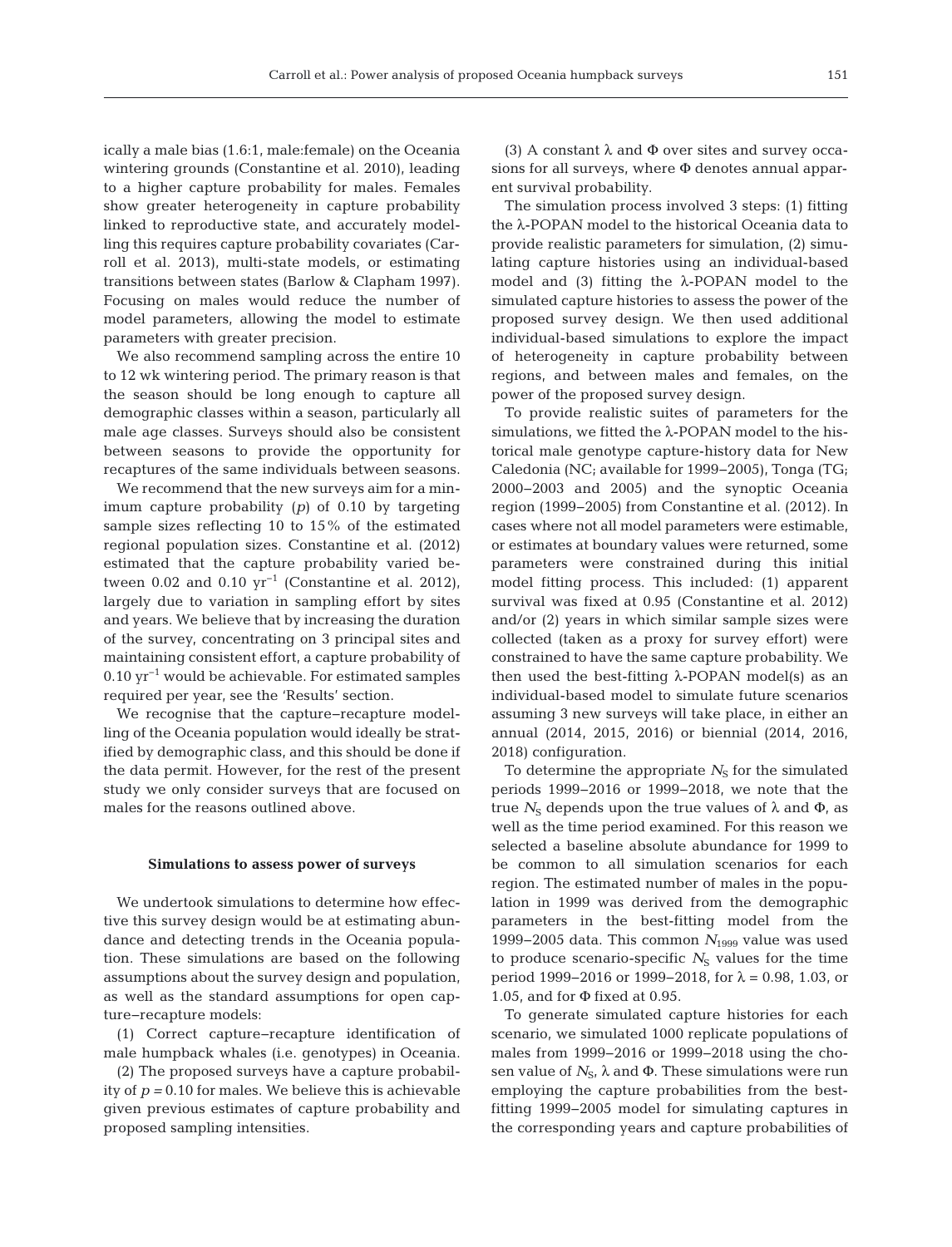*p =* 0.10 for simulating captures from 2014 onwards. For each simulated population of  $N<sub>S</sub>$  males, we simulated capture histories of individuals for each survey from 1999-2005 and 2014 onwards. Our individualbased λ-POPAN simulation model is described in the Appendix and implemented in program R.

We then fitted the simulated capture histories with λ-POPAN to estimate  $N_S$ , λ, Φ and  $p$ , to enable us to investigate the power to detect population trends under the proposed survey design. For each set of simulated data, we fitted 11 parameters:  $N_{\rm S}$ ,  $\lambda$ ,  $\Phi$ , 7 capture probabilities for the 7 yr from 1999 to 2005 and 1 capture probability for the 3 new surveys from 2014 onwards. We used only 1 capture probability for the 3 new surveys, in order to test the proposed survey design. For all other parameters, the 11-parameter model reflects the maximum complexity for a  $\lambda$ -POPAN model, to ensure a stringent test of power. The only variation concerned the Tongan regional analysis where only 5 surveys occurred from 1999 to 2005, so only 9 parameters were fitted in total.

To investigate the power under each scenario to estimate abundance, we calculated the mean estimate of  $N<sub>S</sub>$  and the mean estimated CV of  $N<sub>S</sub>$  from the 1000 simulations. The biological relevance of  $N<sub>S</sub>$ is limited in itself, but the trio  $N_{\rm S}$ ,  $\lambda$  and  $\Phi$  encode the values of all  $EN_{1999},..., EN_{2018}$ , where  $EN_t$  is the expected number alive in Year *t* (Appendix). We illustrate the estimation of  $EN_t$  using  $EN_{2014}$  as an example. The expected numbers alive do not incorporate demographic stochasticity (randomness in births and deaths). Therefore, rather than quoting a CV for  $EN_{2014}$ , we estimated the CV of  $N_{2014}$  itself for each scenario by simulating an instance of  $N_{2014}$  from each of the 1000 fitted models and using the sample CV of the 1000 instances. The resulting CV of  $N_{2014}$ incorporates demographic stochasticity as well as uncertainty in model fitting.

To estimate the power under each scenario to determine if  $\lambda$  was significantly different from 1.0, we calculated the percentage of simulations where the 95% CIs of  $\lambda$  were entirely <1.0 and >1.0, for simulations where  $\lambda = 0.98$  and 1.03 or 1.05, respectively. We also investigated the power of each scenario to detect whether  $\lambda$  was significantly different from the east Australian growth rate of  $\lambda = 1.10$  (95% CL: 1.105−1.113).

#### **Analyses: Oceania-wide and region-specific**

We simulated the power of the proposed surveys on the overall Oceania population. This combines the data from New Caledonia, Tonga and French Polynesia. In addition, we simulated the power of the proposed surveys on 2 regions: New Caledonia (NC: Stock E2) and Tonga (TG: Stock E3). French Polynesia (Stock F) was explored, but the low recapture rate in the previously collected data prohibited a regionspecific power analysis.

#### **Effect of capture heterogeneity and covariate model**

We conducted further simulations to investigate the impact of heterogeneity in capture probability on the precision of  $λ$  estimates and power to detect trends. We divided  $N<sub>S</sub>$  into 2 equally sized groups, one of which was designated to have higher capture probabilities than the other. All individuals were allotted the same values of  $\lambda$  and  $\Phi$ . We simulated data in the same individual-based model (Appendix) using these disparate capture probabilities, but ignored the disparity when fitting the model to the simulated data, such that all individuals were fitted with the same set of capture probabilities. Doing this enables us to investigate robustness to unmodelled heterogeneity when estimating  $\lambda$ .

If the source of heterogeneity in capture probability is observable, for example, due to sex or sampling region, we can create a covariate model in which the heterogeneity is accommodated by assigning different capture probabilities to different groups. In addition to fitting each simulated dataset as a single group to investigate the robustness of λ, we also fitted the covariate model to assess the power to detect  $\lambda > 1$  when the correct 2-group model is fitted. We conducted these simulations for varying levels of heterogeneity, from none to extreme. These simulations were based on values of  $N_{\rm S}$ ,  $\lambda$  and  $\Phi$  derived from Scenario O5 (see 'Results').

## **Incorporating females**

Our previous simulations have focused on males in order to test our survey design in a worst-case scenario in which the pattern of female availability and capture is too complex to incorporate into estimating λ and abundance. We conducted a final set of simulations in the same individual-based model under the assumption that female capture probabilities are a simple multiple of male capture probabilities. Explicitly, if the male capture probability for year  $t$  is  $p_t$ , then the female capture probability is  $\alpha p_t$ , where  $\alpha$  is a single constant parameter to be estimated. Assum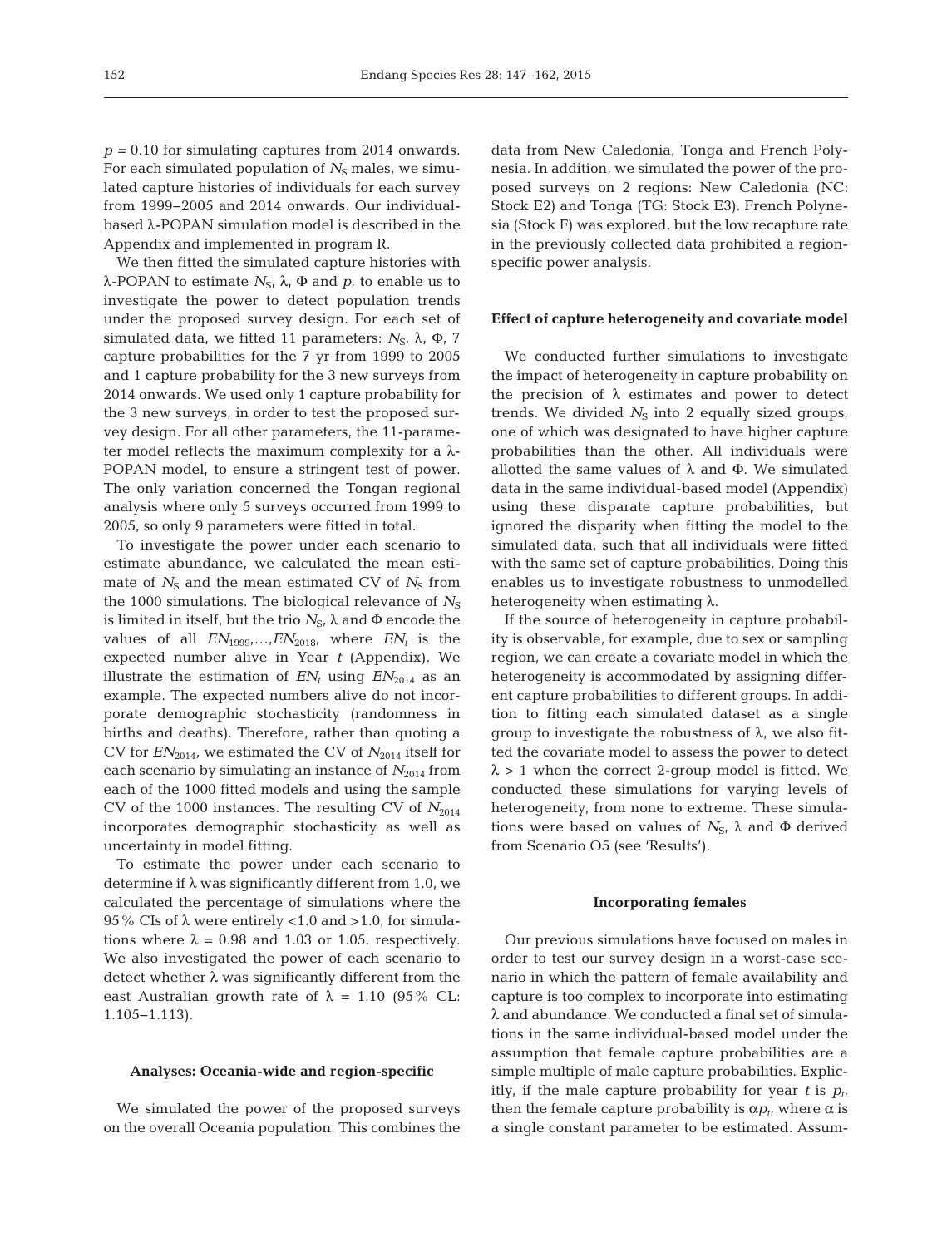ing that male and female superpopulation sizes are equal, we investigate the impact on power and precision of incorporating females by fitting the single extra parameter  $\alpha$ , compared with using the data on males only. These simulations were based on values of  $N_{\rm S}$ ,  $\lambda$  and  $\Phi$  derived from Scenario O5 (see 'Results').

## **RESULTS**

## **Power analysis: Oceania-wide results**

The best-fitting model for the male genotype dataset for Oceania was λ(.)*p(t)*Φ(0.95) (Table S1 in the Supplement at [www.int-res.com/articles/suppl/](http://www.int-res.com/articles/suppl/n028p147_supp.pdf) [n028p147\\_supp.pdf\)](http://www.int-res.com/articles/suppl/n028p147_supp.pdf). This model gave the following capture probabilities:  $p_{1999} = 0.02$ ,  $p_{2000} = 0.07$ ,  $p_{2001} =$ 0.12,  $p_{2002} = 0.08$ ,  $p_{2003} = 0.03$ ,  $p_{2004} = 0.04$  and  $p_{2005} =$ 0.09. The simulations were run using these capture probabilities and *N*<sup>1999</sup> = 1019, and annual (2014:2016) and biennial (2014, 2016, 2018) surveys with a constant *p =* 0.10 for the new, proposed surveys.

The results of simulations for the Oceania region are given in Table 1: Scenarios O1 to O3 simulated annual surveys from 2014 to 2016, while Scenarios O4 to O6 simulated 3 biennial surveys from 2014. Objective 1 was met, as both  $N<sub>S</sub>$  and  $N<sub>2014</sub>$  were estimated with a CV < 20% in all simulated scenarios. There was high (>95%) power to meet Objectives 2 and 3 ( $\lambda > 1.00$  and  $\lambda < 1.10$ , respectively) when the true  $\lambda = 1.05$ , under both annual and biennial survey designs. There was moderate power to meet Objective 2 under annual and biennial surveys (65 and 77% power, respectively) when  $\lambda = 1.03$ , but strong power (100%) to meet Objective 3. Under both survey configurations (annual and biennial surveys), when  $\lambda = 0.98$ , simulations have a low power ( $\leq 30\%$ ) to meet Objective 2 but a high power to meet Objective 3. Typically, power is increased 5 to 10% when the new surveys are biennial rather than annual.

#### **Power analysis: region-specific results**

## New Caledonia

There were 3 models that fit the NC data within ΔAIC (Akaike's information criterion) of 3 (see Table S2 in the Supplement at www.int-res.com/articles/

Table 1. Parameters used to simulate a capture−recapture study of the Oceania humpback whale *Megaptera novaeangliae* wintering ground, and the results from 1000 simulations of each scenario. The parameters used for each simulated scenario (O1−O6) are listed: superpopulation size (NS), population growth rate (λ) and apparent survival (Φ). The capture probabilities for each survey year are as follows:  $p_{1999} = 0.02$ ,  $p_{2000} = 0.07$ ,  $p_{2001} = 0.12$ ,  $p_{2002} = 0.08$ ,  $p_{2003} = 0.03$ ,  $p_{2004} = 0.04$ ,  $p_{2005} = 0.09$  and *p* = 0.10 for all new surveys. Survey years indicate whether the proposed new set of surveys is annual (2014:2016) or biennial (2014, 2016, 2018), and, under the simulated scenario, the unique male sample size required for each new survey year is shown. Statistics from simulation results show the mean estimate and mean coefficient of variation (CV) for  $N<sub>S</sub>$  and  $N<sub>2014</sub>$  from the 1000 simulations. λ: power also shows the proportion of simulations with 95% CIs that were entirely <1 or >1, depending on the scenario. The λ:overall power data show the percentage of simulated scenarios with CIs that are greater or less than the given  $\lambda$  value (1, 1.05, 1.1). For example, 98% of simulations of Scenario O1 had CIs below or above 1.05

|                                            | O <sub>1</sub> | O <sub>2</sub> | O <sub>3</sub> | O <sub>4</sub>   | O <sub>5</sub>   | O <sub>6</sub>   |
|--------------------------------------------|----------------|----------------|----------------|------------------|------------------|------------------|
| Survey years                               | 1999:2005      | 1999:2005      | 1999:2005      | 1999:2005        | 1999:2005        | 1999:2005        |
|                                            | 2014:2016      | 2014:2016      | 2014:2016      | 2014, 2016, 2018 | 2014, 2016, 2018 | 2014, 2016, 2018 |
| $N_{\rm S}$                                | 1436           | 2793           | 3652           | 1506             | 3066             | 4130             |
| λ                                          | 0.98           | 1.03           | 1.05           | 0.98             | 1.03             | 1.05             |
| Φ                                          | 0.95           | 0.95           | 0.95           | 0.95             | 0.95             | 0.95             |
| Year: sample size                          | 2014:75        | 2014:159       | 2014: 212      | 2014:75          | 2014:159         | 2014: 212        |
| (unique males)                             | 2015: 74       | 2015: 164      | 2015: 222      | 2016: 72         | 2016: 169        | 2016: 236        |
|                                            | 2016: 72       | 2016: 168      | 2016: 236      | 2018:69          | 2018: 179        | 2018: 258        |
| <b>Summary statistics from simulations</b> |                |                |                |                  |                  |                  |
| Mean $N_{\rm s}$                           | 1438           | 2806           | 3669           | 1515             | 3082             | 4155             |
| $N_S$ CV                                   | 0.08           | 0.07           | 0.07           | 0.08             | 0.07             | 0.07             |
| Mean $N_{2014}$                            | 779            | 1697           | 2277           | 795              | 1707             | 2289             |
| $N_{2014}$ CV                              | 0.18           | 0.12           | 0.11           | 0.18             | 0.13             | 0.11             |
| $\lambda$ :power                           | $< 1:26\%$     | $>1:65\%$      | $>1:99\%$      | $< 1:30\%$       | $>1:77\%$        | $>1:100\%$       |
| λ: overall power                           |                |                |                |                  |                  |                  |
|                                            | 26             | 65             | 99             | 30               | 77               | 100              |
| 1.05                                       | 98             | 39             | 4              | 99               | 41               | 5                |
| 1.1                                        | 100            | 100            | 99             | 100              | 100              | 100              |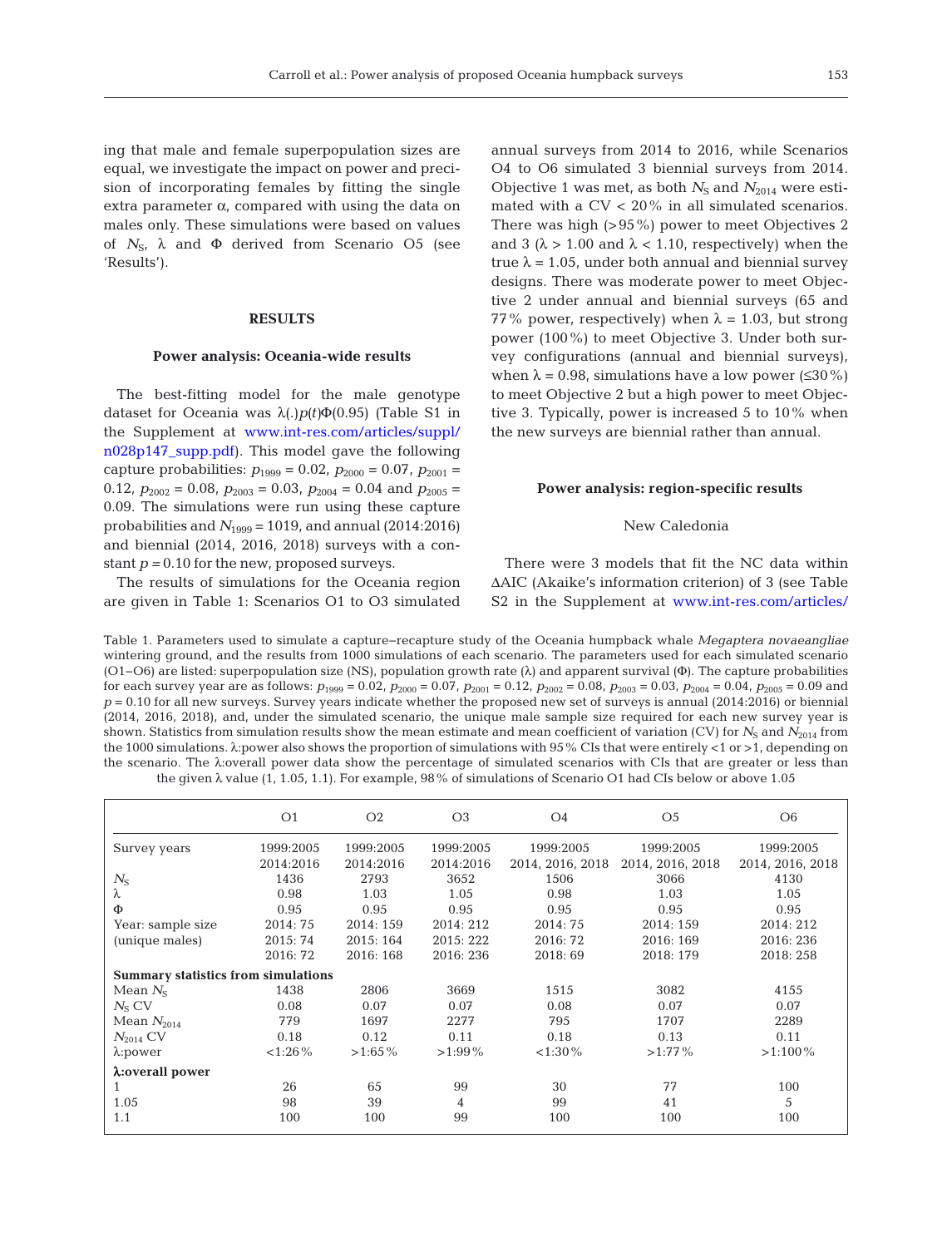Table 2. Parameters used to simulate a capture-recapture study of the New Caledonian humpback whale *Megaptera novaeangliae* wintering ground, and the results from The capture probabilities for each survey year are as follows:  $p_{1999} = 0.05$ ,  $p_{2000} = 0.09$ ,  $p_{2001} = 0.13$ ,  $p_{2002} = 0.05$ ,  $p_{2003} = 0.13$ ,  $p_{2004} = 0.13$  and  $p = 0.1$  for all new the unique  $N_{2014}$  from 1000 simulations. A:power also shows the proportion of simulations that were <1 or >1, depending on the scenario. The  $\lambda$ :overall power data show the percentage of simulated scenarios with CIs that are greater or less than the given  $\lambda$  value (1, 1.05, 1.1). For example, 95% of simulations of Scenario N1 had CIs < 1.10 Table 2. Parameters used to simulate a capture−recapture study of the New Caledonian humpback whale *Megaptera novaeangliae* wintering ground, and the results from *p* = 0.1 for all new surveys. Survey years indicate whether the proposed new set of surveys is annual (2014:2016) or biennial (2014, 2016, 2018), and, under the simulated scenario, the unique male sample size required for each new survey year is shown. Statistics from simulation results show the mean estimate and mean coefficient of variation (CV) for N<sub>S</sub> and age of simulated scenarios with CIs that are greater or less than the given λ value (1, 1.05, 1.1). For example, 95% of simulations of Scenario N1 had CIs < 1.10000 simulations of each scenario. The parameters used for each simulated scenario (N1-N12) are listed: superpopulation size (NS), population growth rate ( $\lambda$ ) and appar-1000 simulations of each scenario. The parameters used for each simulated scenario (N1−N12) are listed: superpopulation size (NS), population growth rate (λ) and appar-Scenarios N1-N6 (conservative case) had a baseline of 210 whales in 1999, whereas Scenarios N7-N12 (high case) had a baseline of 326 whales in 1999 Φ). Scenarios N1−N6 (conservative case) had a baseline of 210 whales in 1999, whereas Scenarios N7−N12 (high case) had a baseline of 326 whales in 1999.  $N_{2014}$  from 1000 simulations. λ:power also shows the proportion of simulations that were <1 or >1, depending on the scenario. The λ:overall power data show the percentmale sample size required for each new survey year is shown. Statistics from simulation results show the mean estimate and mean coefficient of variation (CV) for surveys. Survey years indicate whether the proposed new set of surveys is annual (2014;2016) or biennial (2014, 2016, 2018), and, under the simulated scenario,  $p_{2005} = 0.13$  and  $p_{2004} = 0.05$ ,  $p_{2003} = 0.13$ ,  $p_{2002} = 0.05$ ,  $p_{2001} = 0.13$ ,  $p_{2000} = 0.09$ ,  $p_{1999} = 0.05$ , The capture probabilities for each survey year are as follows:  $ent$  survival  $(\Phi)$ . ent survival (

|               | N12              | 1999:2005                                                      | 2014, 2016,<br>2018<br>2018<br>1322<br>1.05<br>1004: 68<br>2016: 75<br>2016: 82                                              |      |           |             |                                  |                                     |                  |                |                                                   |               | $\begin{array}{c} 1352 \\ 0.13 \\ 748 \\ 0.18 \\ 0.18 \\ \end{array}$                        |                                      |      | $\frac{4}{3}$               | 82   |
|---------------|------------------|----------------------------------------------------------------|------------------------------------------------------------------------------------------------------------------------------|------|-----------|-------------|----------------------------------|-------------------------------------|------------------|----------------|---------------------------------------------------|---------------|----------------------------------------------------------------------------------------------|--------------------------------------|------|-----------------------------|------|
|               | $\overline{N11}$ | 999:2005                                                       | 2014, 2016,<br>2018<br>2018<br>981<br>1.03<br>1.03<br>2014: 54<br>2016: 54<br>2018: 57                                       |      |           |             |                                  |                                     |                  |                |                                                   |               | $\begin{array}{c} 1000 \\ 0.13 \\ 556 \\ 0.21 \\ 0.37\% \end{array}$                         |                                      |      | 57<br>23<br>34              |      |
| - High case - | $\overline{N10}$ | 1999:2005                                                      | $\begin{array}{r} 2014, 2016, \\ 2018 \\ 482 \\ 0.98 \\ 0.95 \\ 2014, 24 \\ 2016, 23 \\ 2016, 22 \\ 2016, 22 \\ \end{array}$ |      |           |             |                                  |                                     |                  |                |                                                   |               | $487$<br>$0.12$<br>$256$<br>$256$<br>$1.19\%$<br>$1.19\%$                                    |                                      |      | $\frac{980}{280}$           |      |
|               | $\overline{2}$   | .999:2005<br>2014:2016                                         | $\begin{array}{c} 1168 \\ 1.05 \\ 1.05 \\ 2014:68 \\ 2015:71 \\ 2016:75 \end{array}$                                         |      |           |             |                                  |                                     |                  |                |                                                   |               | $\begin{array}{c}\n 1186 \\  0.11 \\  \hline\n 744 \\  0.18 \\  \hline\n 0.18\n \end{array}$ |                                      | 80   | $\overline{4}$              | 77   |
|               | $\frac{8}{5}$    | 2014:2016<br>999:2005                                          | $\begin{array}{c} 894 \\ 1.03 \\ 0.95 \\ 2014:51 \\ 2015:52 \\ 2016:54 \end{array}$                                          |      |           |             |                                  |                                     |                  |                |                                                   |               | 911<br>0.12<br>555<br>0.20<br>1.31 %                                                         |                                      |      | $\frac{1}{2}$ $\frac{1}{2}$ |      |
|               | $\overline{Z}$   | 2014:2016<br>999:2005                                          | $\begin{array}{c} 468 \\ 0.98 \\ 0.95 \\ 2014:24 \\ 2015:24 \\ 2015:24 \\ 2016:23 \end{array}$                               |      |           |             |                                  |                                     |                  |                |                                                   |               | $471$<br>$0.12$<br>$256$<br>$0.26$<br>$0.26$<br>$0.15\%$                                     |                                      |      | 15a                         |      |
|               | $\frac{6}{2}$    | 1999:2005                                                      | 2014, 2016,<br>2018<br>2018<br>851<br>1.05<br>1.05<br>2014: 44<br>2015: 46<br>2015: 46                                       |      |           |             |                                  |                                     |                  |                |                                                   |               | $0.17$<br>0.17<br>482<br>0.22<br>1.73%                                                       |                                      | 73   |                             | 67   |
|               | $\overline{Z}$   | 1999:2005                                                      | 2014, 2016,<br>2018<br>2018<br>632<br>1.03<br>1.03<br>2014: 33<br>2016: 35<br>2018: 37                                       |      |           |             |                                  |                                     |                  |                |                                                   |               | $651$<br>0.18<br>357<br>0.25<br>1.21 %                                                       |                                      |      | $\frac{21}{18}$             |      |
| vative case   | $\overline{A}$   | 1999:2005                                                      | $\begin{array}{r} 2014, 2016,\\ 2018\\ 310\\ 0.98\\ 0.95\\ 2014; \;16\\ 2016; \;15\\ 2016; \;14 \end{array}$                 |      |           |             |                                  |                                     |                  |                |                                                   |               | $\begin{array}{c} 317 \\ 0.17 \\ 165 \\ 0.31 \\ 1.13\% \end{array}$                          |                                      | 13   | 67                          | 96   |
| - Conser      | $\widetilde{Z}$  |                                                                | 752<br>1.05<br>0.95                                                                                                          |      |           |             | 2014: 44<br>2015: 46<br>2016: 48 |                                     |                  |                | 772<br>0.14<br>481<br>0.22                        |               | 1.62%                                                                                        |                                      | 62   |                             | 62   |
|               | $\tilde{z}$      | 1999:2005 1999:2005 1999:2005<br>2014:2016 2014:2016 2014:2016 | 576<br>1.03                                                                                                                  | 0.95 |           |             | 2014: 33<br>2015: 34<br>2016: 35 |                                     |                  |                | 594<br>0.15<br>0.354<br>0.24                      |               | $-1.17\%$                                                                                    |                                      |      | $17\,$                      | 82   |
|               | $\overline{z}$   |                                                                | $302$<br>$0.98$                                                                                                              | 0.95 | $2014$ to | 2016:       |                                  |                                     |                  |                | $\begin{array}{c} 309 \\ 0.16 \\ 166 \end{array}$ | 0.31          | $:1:10\%$                                                                                    |                                      |      | $62\,$                      | 95   |
|               |                  | Survey years                                                   |                                                                                                                              |      | Year:     | sample size | (unique males) 15 each           | Summary statistics from simulations | Mean $N_{\rm S}$ | $N_{\rm S}$ CV | Mean $N_{\rm 2014}$                               | $N_{2014}$ CV | l:power                                                                                      | <b><i><u>A:overall power</u></i></b> | 1.00 |                             | 1.10 |

suppl/n028p147\_supp.pdf). Therefore we used 2  $N_{1999}$  values: a high case of 326 whales and a conservative case of 210 whales. We used the capture probabilities from the model that produced a value of  $\lambda$ (1.03, 95% CL: 0.96, 1.11) and Φ (fixed at 0.95) most similar to the overall findings for Oceania in Constantine et al. (2012). This model had the following capture probabilities:  $p_{1999} = 0.05$ ,  $p_{2000} = 0.09$ ,  $p_{2001} =$ 0.13,  $p_{2002} = 0.05$ ,  $p_{2003} = 0.13$ ,  $p_{2004} =$ 0.05 and  $p_{2005} = 0.13$ . The conservative case (N1−N6) and high case (N7−N12) scenarios were both simulated for annual (2014:2016) and biennial (2014, 2016, 2018) surveys with a constant  $p = 0.10$ .

The simulation results are given in Table 2. Under all simulated scenarios, Objective 1 is met and  $N_{\rm S}$ , although not  $N_{2014}$ , is estimated with a CV < 20%. There is moderate (62–73%) and high power (80– 89%) to meet Objective 2, under the conservative and high case, respectively, when the true  $\lambda = 1.05$ . There is 62 and 77% power to meet Objective 3, under the annual survey design under conservative and high cases, respectively, when the true  $\lambda$  $= 1.05$ . This power is increased 5 to 10% when the new surveys are biennial rather than annual. There is little power  $(<50\%)$  to meet Objective 2 under any scenario when the true  $\lambda \leq 1.03$ . However, there is high power to meet Objective 3 under all scenarios when  $\lambda = 0.98$  and under the high case when  $\lambda = 1.03$ ; this decreases to moderate power (82 to 85%) under the conservative case when  $\lambda = 1.03$ .

Therefore, at lower rates of growth, the proposed survey design is sufficient to detect that the population growth rate in New Caledonia is different from that in East Australia. When the true  $\lambda = 1.05$ , the power to meet Objectives 2 and 3 is enhanced by conducting biennial surveys from 2014.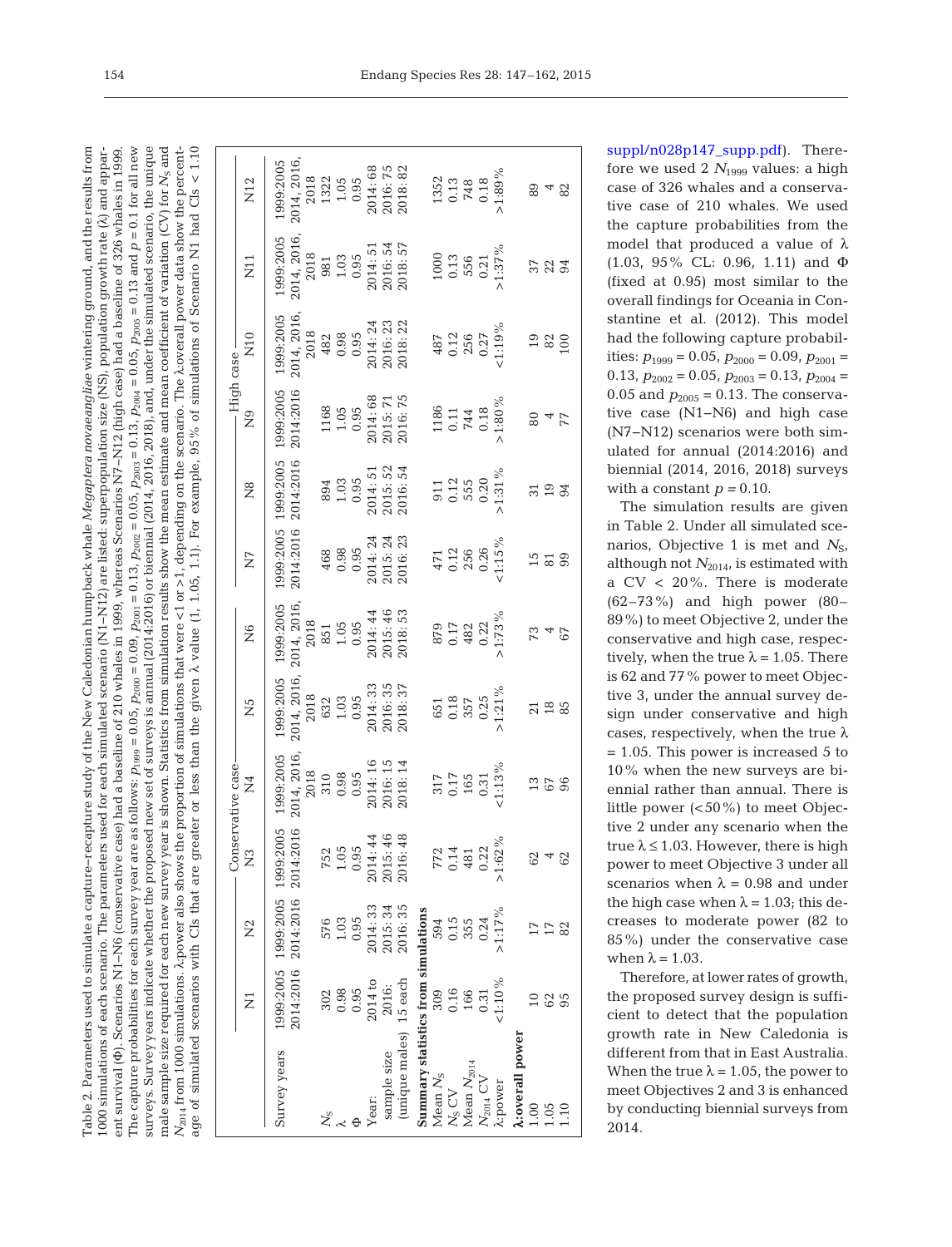|                                                                                                                                                                                                                                                                                                                                                                                                                                                                                                                                                                                                                                                                                                                                                                                                    |                   | T12            | 2014, 2016<br>1999:2005<br>2018              | 5327 | 1.05                 | 0.95 | 2014: 277          | 2016: 305<br>2018: 336        |                                     | 5329             | 0.08                | 2938            | 0.12          | $>1:94\%$             |                               | 34            | 4             | 98             |
|----------------------------------------------------------------------------------------------------------------------------------------------------------------------------------------------------------------------------------------------------------------------------------------------------------------------------------------------------------------------------------------------------------------------------------------------------------------------------------------------------------------------------------------------------------------------------------------------------------------------------------------------------------------------------------------------------------------------------------------------------------------------------------------------------|-------------------|----------------|----------------------------------------------|------|----------------------|------|--------------------|-------------------------------|-------------------------------------|------------------|---------------------|-----------------|---------------|-----------------------|-------------------------------|---------------|---------------|----------------|
|                                                                                                                                                                                                                                                                                                                                                                                                                                                                                                                                                                                                                                                                                                                                                                                                    |                   | T11            | 2014, 2016<br>1999:2005<br>2018              | 4014 | 1.03                 | 0.95 | 2014: 211          | 2016: 224<br>2018:238         |                                     | 4046             | $0.10$<br>2232      |                 | 0.14          | $>1:51\%$             |                               | 51            | 26            | 100            |
|                                                                                                                                                                                                                                                                                                                                                                                                                                                                                                                                                                                                                                                                                                                                                                                                    | -High case        | T10            | 1999:2005<br>2014:2016 2014, 2016<br>2018    | 2036 | 0.98                 | 0.95 | 2014: 105          | 2016: 101<br>2018:97          |                                     | 2039             | $\frac{0.13}{1053}$ |                 | 0.18          | $1:16\%$              |                               | 16            | 98            | 100            |
|                                                                                                                                                                                                                                                                                                                                                                                                                                                                                                                                                                                                                                                                                                                                                                                                    |                   | P              | 1999:2005                                    | 4702 | 1.05                 | 0.95 | 2014: 277          | 2016: 305<br>2015:290         |                                     | 4745             | 0.09<br>2949        |                 | 0.11          | $>1.70\%$             |                               | 70            | 5             | F <sub>4</sub> |
|                                                                                                                                                                                                                                                                                                                                                                                                                                                                                                                                                                                                                                                                                                                                                                                                    |                   | T <sub>8</sub> | 1999:2005<br>2014:2016                       | 3650 | 1.03                 | 0.95 | 2014: 211          | 2015: 218<br>2016: 225        |                                     | 3730             | $0.11$<br>2249      |                 | 0.13          | $>1.30\%$             |                               | 30            | 15<br>97      |                |
|                                                                                                                                                                                                                                                                                                                                                                                                                                                                                                                                                                                                                                                                                                                                                                                                    |                   | Г7             | 1999:2005<br>2014:2016                       | 1976 | 0.98                 | 0.95 | 2014: 105          | 2015: 103<br>2016: 101        |                                     | 2002             | 0.14<br>1060        |                 | 0.17          | $< 1.7 \%$            |                               |               | 89            | 100            |
| is annual (2014:2016) or biennial (2014, 2016, 2018), and, under the simulated scenario, the unique male sample size<br>tics from simulation results show the mean estimate and mean coefficient of variation (CV) for $N_8$ and $N_{2014}$ from 1000<br>of simulations that were <1 or >1, depending on the scenario. The <i>k</i> .overall power data show the percentage of<br>had a baseline of 639 whales in 1999, whereas Scenarios T7-T12 (high case) had a baseline of 1397 whales in 1999<br>simulated scenarios with CIs which are greater or less than the given $\lambda$ value (1, 1, 05, 1.1). For example, 95% of simulations of Scenario T1 had CIs <1.10                                                                                                                          |                   | T6             | 2014, 2016<br>1999:2005<br>2018              | 2437 | 1.05                 | 0.95 | 2014: 127          | 2016: 140<br>2018: 154        |                                     | 2475             | 0.13                | 1359            | 0.17          | $>1:65\%$             |                               | 65            | $\frac{2}{5}$ |                |
|                                                                                                                                                                                                                                                                                                                                                                                                                                                                                                                                                                                                                                                                                                                                                                                                    |                   | T5             | 1999:2005<br>2018                            | 1836 | 1.03                 | 0.95 | 2014: 97           | 2016: 103<br>2018: 109        |                                     | 1883             | 0.15                | 1028            | 0.19          | $>1:29\%$             |                               | 30            | 13            | 89             |
|                                                                                                                                                                                                                                                                                                                                                                                                                                                                                                                                                                                                                                                                                                                                                                                                    | Conservative case | F4             | 2014, 2016, 2014, 2016,<br>1999:2005<br>2018 | 931  | 0.98                 | 0.95 | 2014: 48           | 2016: 46<br>2018: 44          |                                     | 955              | $\frac{0.21}{484}$  |                 | 0.25          | $< 1.7 \%$            |                               | F             | $72$ $99$     |                |
|                                                                                                                                                                                                                                                                                                                                                                                                                                                                                                                                                                                                                                                                                                                                                                                                    |                   | T3             | 2014:2016<br>1999:2005                       | 2151 | 1.05                 | 0.95 | 27<br>33<br>2014:1 | 40<br>2016:1<br>2015:1        |                                     | 2208             | 0.15                | 1358            | 0.16          | $>1.40\%$             |                               | 39            |               |                |
|                                                                                                                                                                                                                                                                                                                                                                                                                                                                                                                                                                                                                                                                                                                                                                                                    |                   | $\Gamma$ 2     | 2014:2016<br>1999:2005                       | 1669 | 1.03                 | 0.95 | 2014:97            | 2015:100<br>2016: 103         |                                     | 1738             | 0.18                | 1027            | 0.18          | $>1.18\%$             |                               | $\frac{8}{1}$ | $\circ$       |                |
|                                                                                                                                                                                                                                                                                                                                                                                                                                                                                                                                                                                                                                                                                                                                                                                                    |                   |                | 2014:2016<br>1999:2005                       | 905  | 0.98                 | 0.95 | 2014:48            | 2016:46<br>2015:47            |                                     | 922              | 0.22                | 492             | 0.23          | $< 1.4 \%$            |                               |               | 45            | 95             |
| The capture probabilities for each survey year are as follows: $p_{2000}$ = 0.04, $p_{2001}$ = 0.04, $p_{2002}$ = 0.04, $p_{2003}$ = 0.04, $p_{2003}$ = 0.02 and $p$ = 0.1 for all new surveys. Survey years<br>Table 3. Parameters used to simulate a capture-recapture study of the Tongan humpback whale <i>Megaptera novaeangliae</i> wintering ground, and the results from 1000<br>simulations of each scenario. The parameters used for each simulated scenario (T1-T12) are listed: superpopulation size (NS), population growth rate ( $\lambda$ ) and apparent<br>indicate whether the proposed new set of surveys<br>required for each new survey year is shown. Statis<br>survival (Φ). Scenarios T1-T6 (conservative case)<br>simulations. $\lambda$ :power also shows the proportion |                   |                | Survey years                                 |      | $\stackrel{S}{\sim}$ |      | Year:              | (unique males)<br>sample size | Summary statistics from simulations | Mean $N_{\rm S}$ | $N_{\rm S}$ CV      | Mean $N_{2014}$ | $N_{2014}$ CV | <i><b>A:power</b></i> | <b><i>A:overall</i></b> power | 1.00          | 1.05          | 1.10           |

## Tonga

The historical data used for Tonga were limited to 2000−2003 and 2005. There were no data for Tonga from 2004, and the sample size for Tonga for 1999 was  $<$ 10; therefore, these years were omitted. There were 3 models that fit the Tongan data within a  $ΔAIC$  of 3 (see Table S3 in the Supplement at [www.int-res .com/](http://www.int-res.com/articles/suppl/n028p147_supp.pdf) articles/suppl/n028p147\_supp.pdf). Therefore, we used 2  $N_{1999}$  values: a high case of 1397 whales and a conservative case of 639 whales. We note that the high case is larger than the estimate used for Oceania. This high variability in  $N<sub>S</sub>$  is due to the large impact that small variations in very low capture probabilities have on the overall estimate of population size. Again, the sparseness and short time frame of the data meant that we used model constraints in some cases. We used the capture probabilities from the best-fitting model:  $p_{2000}$  $= 0.02, p_{2001} = 0.04, p_{2002} = 0.04, p_{2003}$  $= 0.04$  and  $p_{2005} = 0.02$ . The conservative case (T1−T6) and high case (T7−T12) scenarios were both simulated for proposed annual (2014: 2016) and biennial surveys (2014, 2016, 2018) with constant *p =* 0.10.

The simulation results are given in Table 3. Under almost all simulated scenarios, Objective 1 is met and  $N<sub>S</sub>$ and  $N_{2014}$  are estimated with a CV < 20%. However, a CV  $> 20\%$  for  $N_S$ and  $N_{2014}$  was obtained when  $\lambda =$ 0.98 for the conservative case (both annual and biennial surveys).

There was strong power (>90%) to meet Objective 2 only under the high case with biennial surveys, when  $\lambda =$ 1.05. There was moderate power (>65%) to meet Objective 2 when  $\lambda =$ 1.05, under the high case with annual surveys and the conservative case with biennial surveys. There was high power (>89%) to meet Objective 3 when the true  $\lambda \leq 1.03$ , except when annual surveys were conducted under the conservative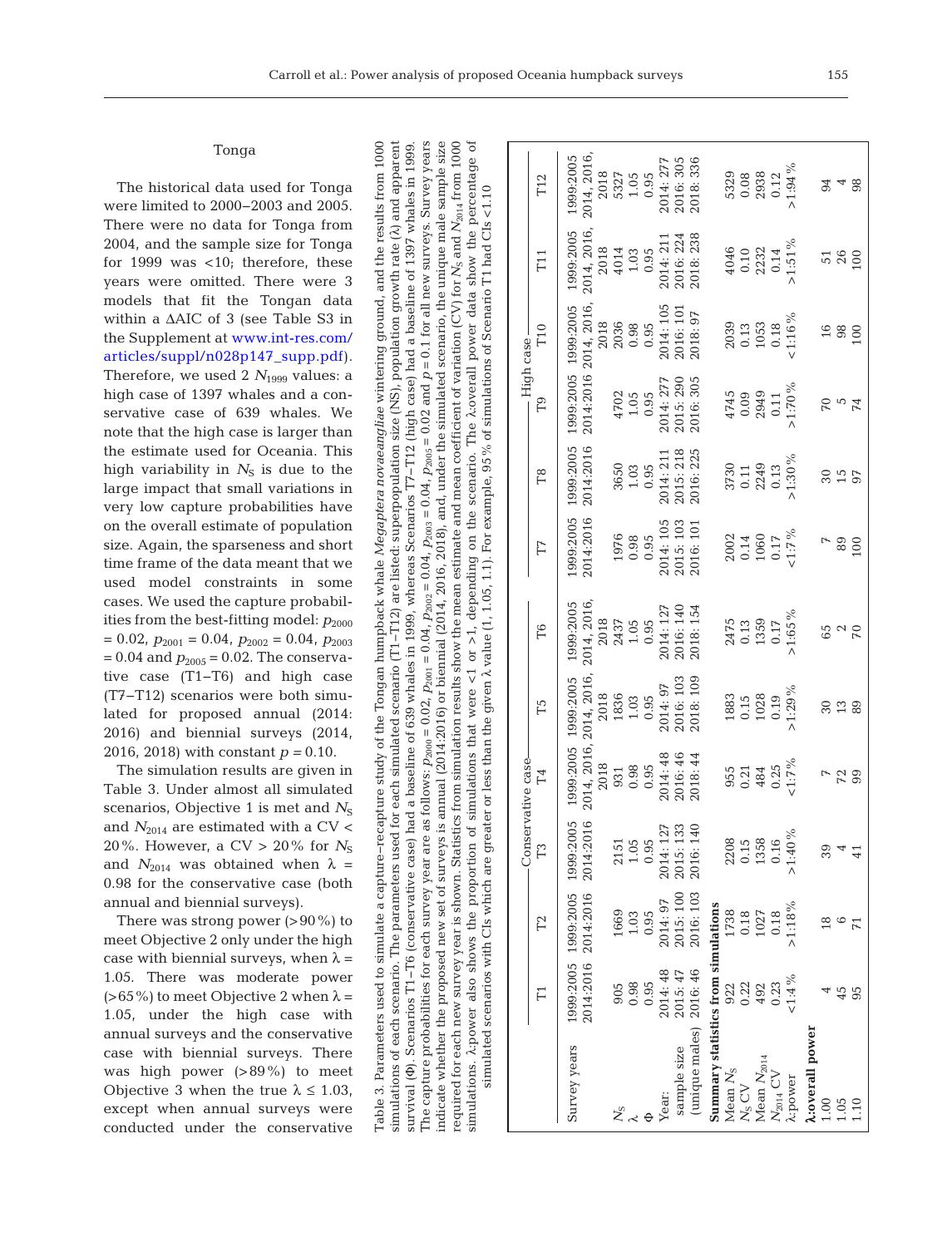case (power decreases to 71%). There was also high power to meet Objective 3 when λ = 1.05 under the biennial survey design in the high case, and moderate power when  $\lambda = 1.05$  under the annual survey design in the high case (74%) and biennial survey design in the conservative case  $(71\%)$ .

Biennial surveys will increase the power to meet Objectives 2 and 3 by up to 30% if the true  $\lambda = 1.05$ . Due to the low recapture rate and high variance in the models fitted to the Tongan dataset, the simulated scenario may not be an accurate representation of the population.

# **Effect of capture heterogeneity and covariate model**

We used Scenario O5 with  $\lambda = 1.03$  as the basis for simulations to investigate the impact of heterogeneity in capture probability, because it represents the better biennial design, and displays only moderate power to detect  $λ$  > 1 (Table 1). This leaves scope for discerning either an upward or a downward trend in power under the influence of heterogeneity.

We divided the estimated superpopulation of  $N<sub>S</sub>$  = 3066 males from Scenario O5 into 2 groups of 1533 each. For 1999−2005, we set the baseline capture probability at 0.065, corresponding to the average in the real-data Oceania analysis for 1999−2005. For 2014, 2016 and 2018, we set the baseline capture probability at 0.1 in accordance with our survey design. These baseline capture probabilities represent the average across the 2 groups under the simulated scenarios.

We introduced heterogeneity by adding or subtracting quantity ε from the baseline probabilities. Group 1 individuals were each given capture probabilities  $0.065 - \varepsilon$  and  $0.1 - \varepsilon$  for the 1999–2005 and 2014−2018 sessions, respectively. Group 2 individuals were each given capture probabilities  $0.065 + \varepsilon$ and  $0.1 + ε$ . We tested values of ε ranging from 0 to 0.05. The value ε = 0 corresponds to no disparity between groups, with capture probabilities of 0.065 and 0.1 for all individuals. The value  $\varepsilon = 0.05$  generates extreme disparity with Group 1 probabilities of 0.015 and 0.05 and Group 2 probabilities of 0.115 and 0.15.

When testing the robustness of  $\lambda$  to this heterogeneity, we treated all simulated individuals as a single group. We fitted 2 models to each simulated dataset, to mimic the real-life situation of modelselection uncertainty. The first model fitted just 1 *p*parameter throughout 1999−2018, and the second

allowed 2 *p*-parameters, one for 1999−2005 and the other for 2014−2018; the best model according to AIC was picked to go forward for each simulation.

The resulting estimates of  $\lambda$  and  $EN_{2014}$  are shown in Fig. 1A,B, based on 500 simulations for each value of ε. The boxplots show that estimates of  $\lambda$  and  $EN_{2014}$ 



Fig. 1. Impact of heterogeneity in capture probability on estimates of population growth rate  $(\lambda)$  and the expected number alive in 2014  $(EN_{2014})$ . Boxplots show (A) point estimates of  $\lambda$  and (B) point estimates of  $EN_{2014}$  when group heterogeneity is ignored and all animals are fitted with the same capture probabilities. The boxplots show the results of 500 simulations for each value of the disparity-parameter ε ranging from  $\varepsilon = 0$  (no disparity between groups) to  $\varepsilon = 0.05$  (extreme disparity between groups). The true values  $\lambda = 1.03$ and  $EN_{2014}$  are marked by bold horizontal lines across the plots, and the mean estimate for each value of ε is shown by the horizontal line across each box. Boxes are drawn between the upper and lower quartiles of the point estimates; whiskers extend to the last observation within 1.5 times the interquartile range from the quartiles; outliers are marked by short horizontal lines beyond the whiskers. %CI: percentage confidence interval coverage for nominal 95% confidence intervals. %CV: percentage coefficient of variation gained from the standard deviation of the 500 estimates divided by their mean. Panel (C) shows trends in the percentage power to detect  $\lambda > 1$  and the percentage CV of  $EN_{2014}$ when heterogeneity is correctly modelled by allotting different capture probabilities to the 2 groups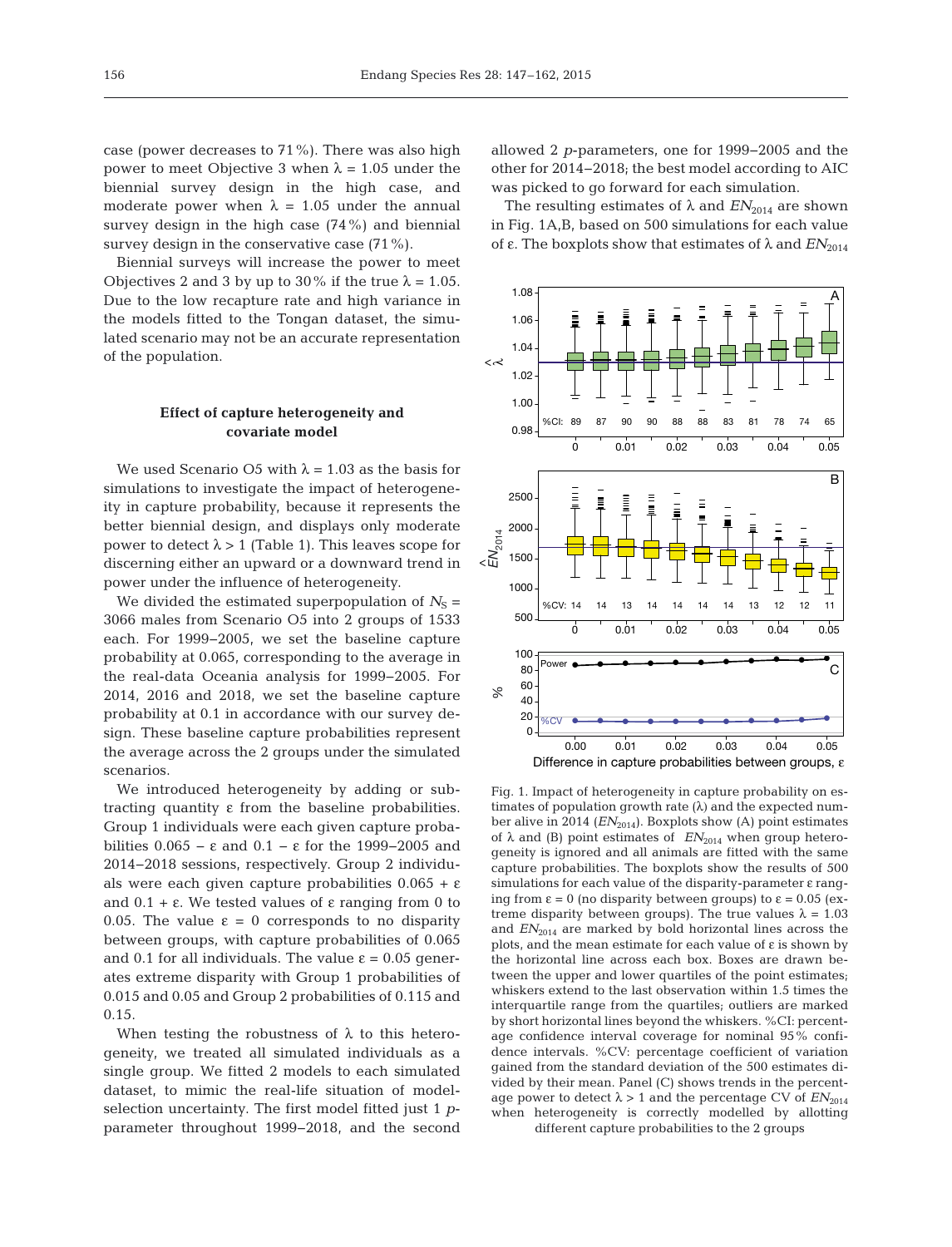remain fairly robust until heterogeneity reaches ε = 0.025. This represents marked heterogeneity, with capture probabilities for Group 1 being 0.04 and 0.075 and those for Group 2 being nearly double at 0.09 and 0.125, for the 1999−2005 and 2014−2018 survey periods, respectively. The confidence interval coverage for  $\lambda$  is lower than the nominal 95%, even when there is no heterogeneity when  $\varepsilon = 0$ . This unexpected result was found to be due to modelselection uncertainty: when  $\varepsilon = 0$ , all of the iterations in which the incorrect single-*p* model was selected resulted in a confidence interval that did not enclose the true value of  $λ$ . When only the results from the correct, 2-*p* model were examined, confidence interval coverage was a little conservative at 97.5%.

Fig. 1C shows the impact of fitting the correctly specified covariate model to each simulated dataset. Interestingly, the power to detect  $\lambda > 1$  improves as the disparity between groups worsens. This is probably due to the extreme disparities producing high capture probabilities for Group 2 individuals, im proving the overall precision of λ. The percentage CV of  $EN<sub>2014</sub>$ , gained from the standard deviation of the 500 estimates divided by their mean, worsens a little only at the most extreme values of ε, and remains below the benchmark value of 20% for all settings.

#### **Incorporating females**

As above, we used Scenario O5 to test the impact of incorporating females. We simulated a superpopulation of 3066 males and 3066 females. Male capture probabilities for 1999−2005 were those given in the legend to Table 1, and those for 2014−2018 were 0.1. Female capture probabilities were given by male probabilities multiplied by  $\alpha$ , for various values of  $\alpha$ from 0.5 to 1. This  $\alpha$ -model was fitted to all simulated datasets, with the parameter  $\alpha$  being estimated along with the other demographic and capture parameters. We conducted model selection for each simulated dataset by fitting models with variously 1 *p*-para meter or 3 *p*-parameters for 2014−2018, and selecting the better model by AIC. All models fitted 7 separate *p*-parameters for the 1999−2005 surveys.

Fig. 2 shows that reasonable improvements can be gained by incorporating females into the analysis, if female capture probabilities can be modelled by this simple pattern. For this scenario with true value  $\lambda =$ 1.03, power to detect  $\lambda > 1$  rises from 76% for the male-only analysis to 86% in the worst-case scenario where females are incorporated with  $\alpha = 0.5$ , and to 97% in the best-case scenario at  $\alpha$  = 1 where females are incorporated with capture probabilities equal to those of males. The percentage CV of  $EN_{2014}$  shows more modest improvement, from 13.6% for the maleonly analysis, falling only to 13.0% when  $\alpha$  = 0.5, but then decreasing substantially to 8.8% when  $\alpha = 1$ . These results show that the male-only analyses presented in the rest of the paper are reasonably indicative of what is likely to be achieved, even if it is possible to create a simple covariate structure to incorporate females into the analysis.



Fig. 2. Impact of including females in population size estimation when female capture probabilities are given by male probabilities multiplied by α. Boxplots show (A) point estimates of  $\lambda$  and (B) point estimates of  $EN_{2014}$  as  $\alpha$  ranges from  $\alpha$  = 0.5 (female captures severely downweighted) to  $\alpha$  = 1 (female captures equal to male capture). Results from maleonly models are shown in the boxplots on the left. Male-only results for  $EN_{2014}$  are doubled to gain an estimate of the overall population size. The true values  $λ = 1.03$  and  $EN<sub>2014</sub>$ are marked by bold horizontal lines across the plots. (C) shows trends in percentage power (%Power) to detect  $\lambda > 1$ and the percentage of CV of  $EN_{2014}$  (%CV) as  $\alpha$  ranges from 0.5 to 1. The thin lines across (C) show the corresponding results from the male-only analysis that yielded 76% power to detect  $\lambda > 1$  and 13.6% CV for  $EN_{2014}$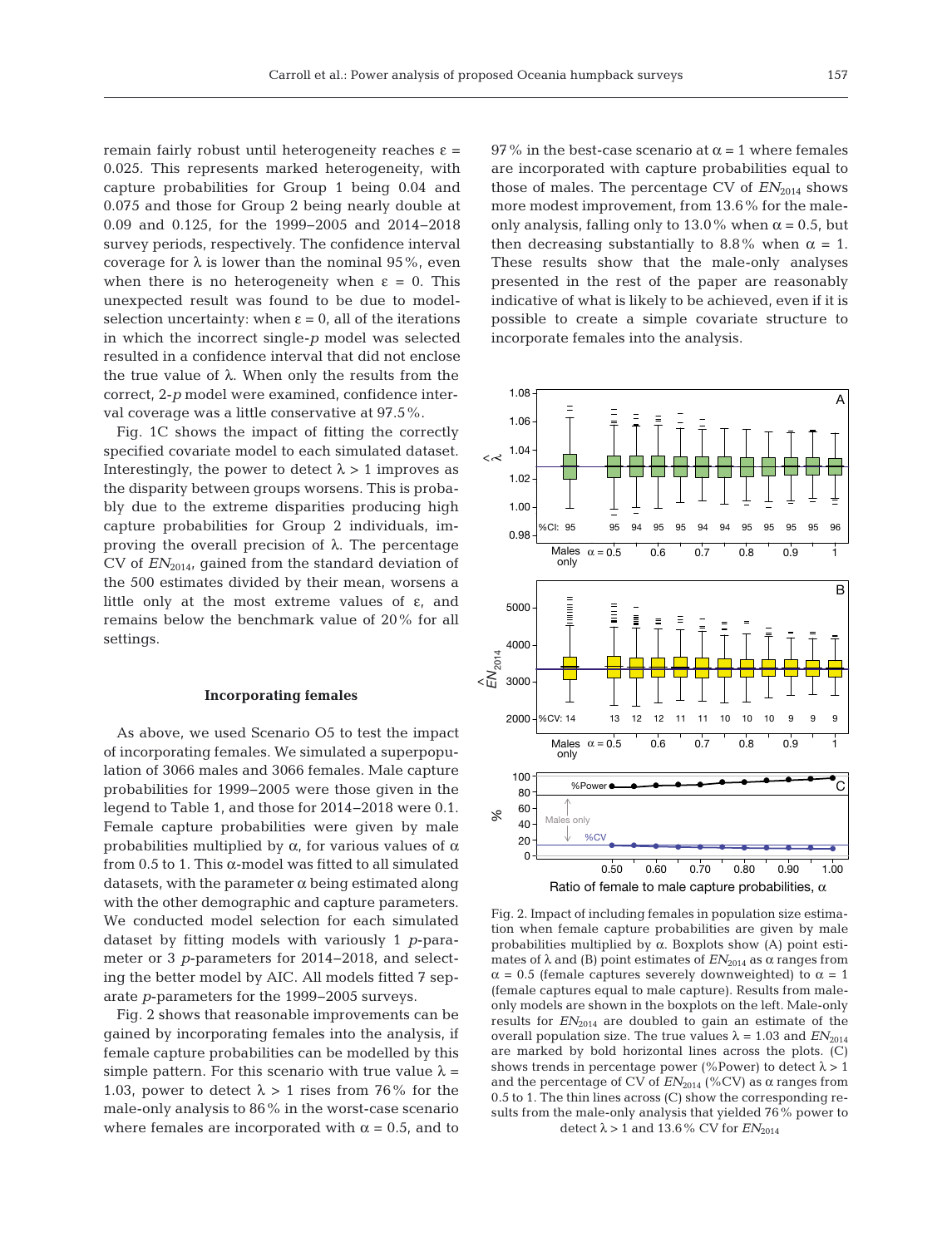# **DISCUSSION**

Here we assess the power of a proposed set of surveys of the endangered Oceania humpback whale population to provide estimates of abundance and annual population growth for management purposes. Under all scenarios investigated for Oceania, the desired precision on both  $N<sub>S</sub>$  and  $N<sub>2014</sub>$  was obtained (Objective 1). In addition, under the simulated scenarios for Oceania, incorporating data from the previous genotype surveys from 1999 to 2005 with 3 new survey years will give sufficient power to detect if the growth rate is significantly  $>1$ (Objective 2) if the true  $\lambda = 1.05$ . Objective 3, the ability to detect if the growth rate is significantly lower than that of east Australia, was met if the true  $\lambda \leq 1.05$ . Restricting analyses to only the proposed 3 new annual or biennial surveys, it was found that the precision around  $λ$  was very poor (results not shown). Inclusion of the full time series is therefore necessary to obtain the required precision around  $λ$ . Typically, a modest (5 to 10%) increase in power to detect whether the true  $\lambda$  is different from 1.0 was found when the proposed surveys were biennial rather than annual in Oceania.

The Oceania population of humpback whales is, in many ways, a unique population that requires careful consideration when it comes to designing surveys. The difficulties in surveying such a large geographic area over a long migratory period, in addition to logistical and financial considerations constraining the survey design to fewer sampling occasions, are more pronounced than, for example, studying an easily accessible terrestrial mammal. However, other problems encountered when monitoring the Oceania population are common to many other species, in cluding accounting for heterogeneity between individuals. In this case, we focused on designing the survey to minimise the heterogeneity between demographic classes by surveying over the entire 10 to 12 wk wintering period. We also chose to focus on males to: (1) increase the capture probability due to the male bias on wintering grounds and (2) increase the precision of estimates of  $N<sub>S</sub>$  and  $\lambda$  by avoiding parameter-intensive modelling of heterogeneity in females due to the reproductive cycle. Despite this intentional focus on males, data will likely be collected from all whales encountered, as it is difficult to distinguish sex in the field due to a lack of sexual dimorphism. Once DNA profiles have been constructed and sex identified, it could be possible to model female-specific or combined male and female demographic parameters if sufficient data are collected. For example, models that account for the reproductive state through modification of capture probabilities could be used in an open population framework (Carroll et al. 2013). Our simulation exercise indicated that if female capture probabilities can be modelled as a simple multiple of male capture probabilities, there is a modest power gain.

In addition to estimating the precision of the proposed survey design, we also estimated the sample sizes for each of the simulated scenarios (Tables 1 to 3). These numbers represent unique males identified in each year, and need to be adjusted for females (up to 50%) and within-year recaptures (typically 10 to 20%). Even with such adjustments, these sample sizes are reasonable given that the proposed survey design includes 10 to 12 wk concurrent surveys in New Caledonia, Tonga and French Polynesia and the number of samples successfully collected in previous surveys. If the New Caledonia population is growing at a rate comparable with that in east Australia (10% per annum) as suggested by 1 of the 3 best-fitting models (Table S2 and Orgeret et al. 2014), then the required sample sizes would increase from 14−53 to 80−130 unique males per year under the conservative case and from 22−82 to 130−200 unique males per year under the high case.

The simulations also indicated that the proposed survey design is relatively robust to variations in capture probability between regions. There was nearly a 2-fold difference between the capture probability of 2 groups, proxies for regions, before estimates of  $\lambda$ and  $EN_{2014}$  became substantially biased. In practice, any new survey data will be closely scrutinised for violations of the assumptions of the proposed survey design, including assessing the fit of models with region-specific capture probabilities. Interestingly, we found that the impact of model selection was not straightforward and likely needs to be investigated on a case-by-case basis.

The primary aim was to assess the power of the proposed surveys on an Oceania-wide level. Despite this, it seems there is reasonable precision in estimates of abundance and  $\lambda$  on a regional level, for New Caledonia and Tonga. Although we were unable to utilise earlier data collected from French Polynesia due to small sample sizes, the proposed Oceania-wide work will provide a useful baseline for measuring trends in this principal breeding ground in the future. With an exclusive economic zone of >4.5 million square kilometres, this is a key area for humpback whales wintering in eastern Oceania and therefore an important locality for future surveys of humpback abundance and recovery.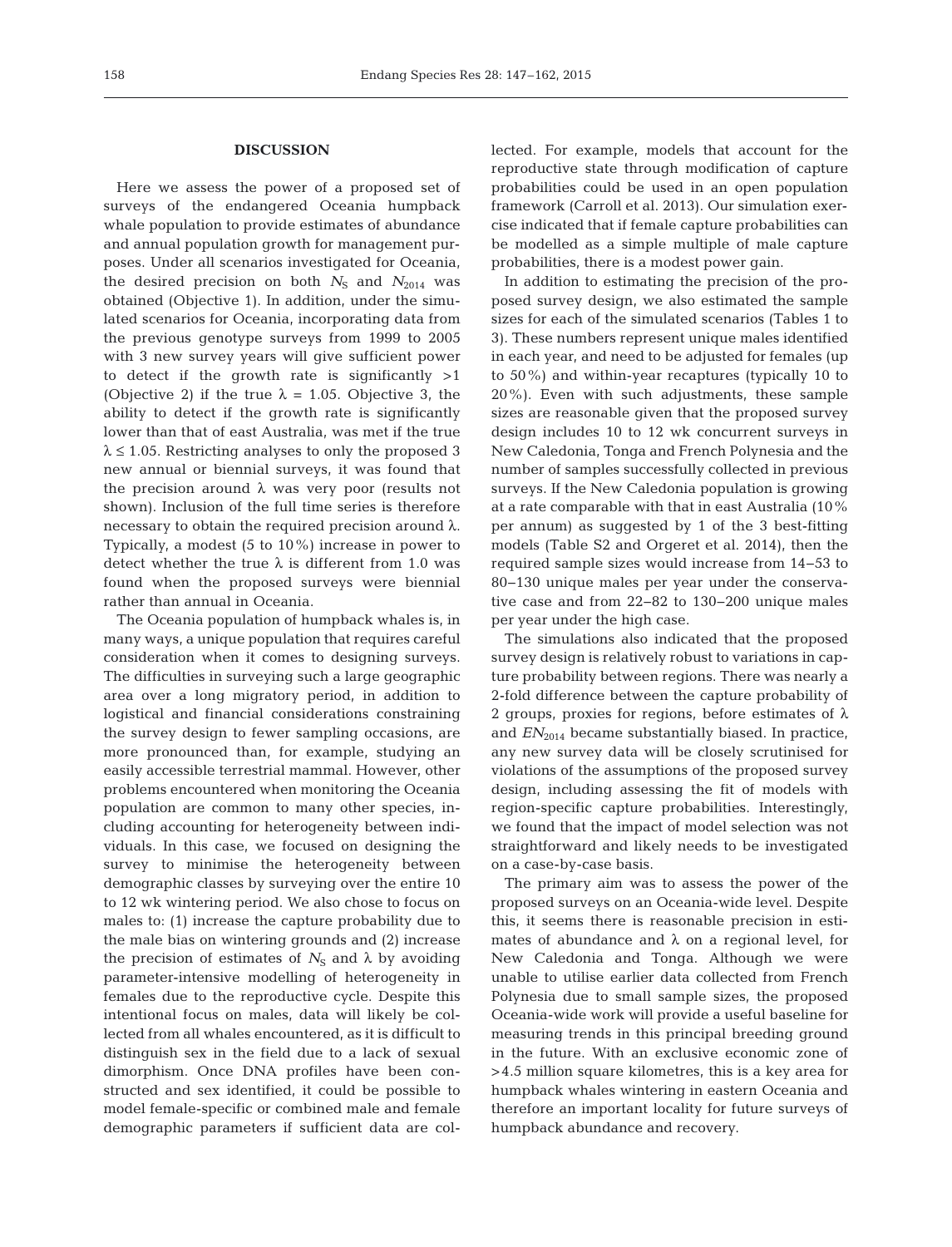## **Limitations and biases**

The simulations undertaken in this study are based on the standard assumptions of capture−recapture models and the assumptions set out in the 'Rationale and methods' section. Furthermore, the Oceanialevel simulations did not attempt to model the process as a multi-site capture−recapture study; rather, the proportional distribution of survey effort aims to account for differences between sites.

There are several further unaccounted for factors that could bias our simulation results, such as heterogeneity in capture probability between age classes of males, movement between breeding grounds and differential rates of population growth and survival rates between breeding grounds across Oceania.

We recommended that the survey period encompasses the 10 to 12 wk wintering period to ensure the availability for capture of all male age classes. However, there may be an association between male maturity and the timing of migratory arrival and duration of stay on the wintering grounds that will introduce heterogeneity in capture probability be tween male age classes (Dawbin 1966, 1997). If this is detected and there are sufficient data, it could be accounted for in several ways. For example, by stratifying the data by age class identified using videogrammetry (Spitz et al. 2000) or using an epigenetic approach (Polanowski et al. 2014). The use of covariates is another option; for example, one linked to the date of capture could be used to account for immature whales arriving earlier and staying for a shorter time period compared with larger, more mature males. It is also worth noting, while estimates of  $N<sub>S</sub>$  from  $\lambda$ -POPAN are sensitive to heterogeneity in capture probability between individuals, estimates of  $\lambda$  appear more robust, based on the simulation results by Carroll et al. (2013).

Movements between individual breeding grounds (including east Australia) are very rare compared with recaptures within individual breeding grounds, based on the movement of individuals and small but significant differentiation of mitochondrial haplotype frequencies between breeding grounds (Olavarría et al. 2007, Garrigue et al. 2011a,b). We therefore did not attempt to account for movements between breeding grounds in these simulations, as they are not likely to be influential on estimated trends.

We also assumed constant  $\Phi$  and  $\lambda$  for the simulations. A recent study estimated the annual population growth rate of New Caledonia to be 1.15 (95% CI: 1.11−1.20), using a Pradel model based on the capture−recapture of whales photo-identified be - tween 1996 and 2012 (Orgeret et al. 2014). As this value of annual growth rate is above that believed biologically plausible for the species (Zerbini et al. 2010), it is indicative of immigration into the New Caledonian wintering ground (Orgeret et al. 2014). While, as noted above, recaptures within breeding grounds are far more common than recaptures be tween breeding grounds, humpback whales have been hypothesised to show dynamic social behaviour, termed the social aggregation hypothesis (Clapham & Zerbini 2015). This posits that during the recovery of humpback whales from whaling, new breeding aggregations formed that drew in whales that formerly bred in other areas. This could potentially lead to observed differences in recovery rates between the aggregations that are drawing in individuals and those from which they are being drawn. While we did not explicitly account for this, the power simulations indicated that the proposed survey designs will produce separate estimates of λ for New Caledonia and Tonga for comparison with each other and with the overall value for Oceania. Furthermore, the  $\lambda$ -POPAN model does allow  $\lambda$  to vary across time. For example, 2 values of λ could be estimated for New Caledonia: 1 value before and 1 value after the recent rapid increase in abundance. Using the λ-POPAN model in this way, or multi-strata models, could permit the investigation of regional-specific trends in abundance and λ across Oceania using data collected during the proposed surveys.

*Acknowledgements*. The authors thank the South Pacific Whale Research Consortium for access to the Oceania-wide and region-specific capture history data used in the simulations, particularly Debbie Steel as curator of the genotype register and Dr. Rochelle Constantine for both her help and advice during manuscript preparation and in her role as curator of the photo-identification records. We also thank the International Fund for Animal Welfare (IFAW) for supporting this assessment and the semi-annual meetings of the Consortium from which the framework for this power analysis originated. Funding for Open Access publication was provided by the University of St. Andrews. The manuscript benefited from the comments of 2 anonymous reviewers.

### LITERATURE CITED

- Anderson M, Steel D, Franklin W, Franklin T, Paton D, Burns D, Harrison P (2010) Microsatellite genotype matches of eastern Australian humpback whales to Area V feeding and breeding grounds. Paper SC/62/SH7 presented to the Scientific Committee of the International Whaling Commission, Cambridge. https://iwc.int/
- ▶ [Arnason A, Schwartz MK \(1999\) Using POPAN-5 to analyse](http://dx.doi.org/10.1080/00063659909477242) banding data. Bird Study 46(Suppl): S157-S168
- ▶ [Baker CS, Perry A, Herman LM \(1987\) Reproductive histo-](http://dx.doi.org/10.3354/meps041103)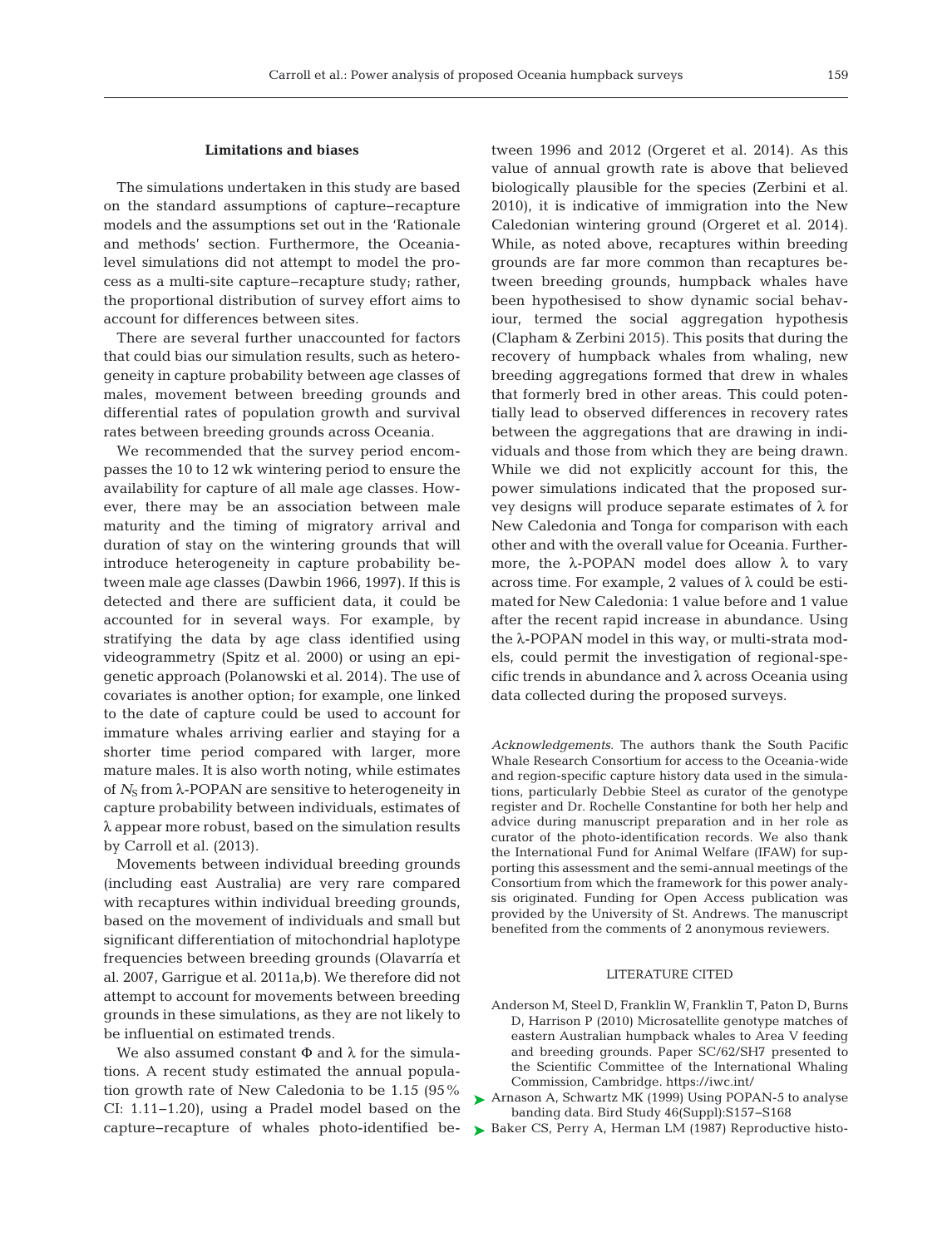ries of female humpback whales *Megaptera novaeangliae* in the North Pacific. Mar Ecol Prog Ser 41:103-114

- ► [Barlow J, Clapham P \(1997\) A new birth interval approach](http://dx.doi.org/10.1890/0012-9658(1997)078[0535%3AANBIAT]2.0.CO%3B2) to estimating demographic parameters of humpback whales. Ecology 78:535-546
- ▶ [Borchers DL, Buckland ST, Goedhart PW, Clarke ED, Hed](http://dx.doi.org/10.2307/2533652)ley SL (1998) Horvitz-Thompson estimators for doubleplatform line transect surveys. Biometrics 54: 1221−1237
- ► [Burns D, Brooks L, Harrison P, Franklin T, Franklin W, Paton](http://dx.doi.org/10.1111/mms.12057) D, Clapham P (2014) Migratory movements of individual humpback whales photographed off the eastern coast of Australia. Mar Mamm Sci 30: 562−578
- ▶ [Carroll EL, Childerhouse S, Fewster R, Patenaude NJ and](http://dx.doi.org/10.1890/12-1657.1) others (2013) Accounting for female reproductive cycles in a superpopulation capture recapture framework. Ecol Appl 23: 1677−1690
	- Childerhouse S, Jackson JA, Baker CS, Gales N, Clapham P, Brownell R (2008) *Megaptera novaeangliae*, Oceania subpopulation. IUCN Red List of Threatened Species, Gland. www.iucnredlist.org/details/132832
- ► [Chittleborough R \(1965\) Dynamics of two populations of the](http://dx.doi.org/10.1071/MF9650033) humpback whale *Megaptera novaeangliae* (Borowski). Aust J Mar Freshw Res 16:33-128
	- Clapham P (2002) Humpback whale *Megaptera novaeangliae*. In: Perrin WF, Wursig B, Thewissen JGM (eds) Encyclopedia of marine mammals. Academic Press, San Diego, CA, p 589−592
- ► [Clapham P, Zerbini A \(2015\) Is social aggregation driving](http://dx.doi.org/10.1007/s00227-015-2610-3) high rates of increase in some Southern Hemisphere humpback whale populations? Mar Biol 162:625-634
	- Clapham P, Barlow J, Bessinger M, Cole T and others (2003) Abundance and demographic parameters of humpback whales from the Gulf of Maine, and stock definition relative to the Scotian Shelf. J Cetacean Res Manag 5: 13−22
	- Clapham P, Mikhalev Y, Franklin W, Paton D, Baker CS, Ivashchenko YV, Brownell RL (2009) Catches of humpback whales, *Megaptera novaeangliae*, by the Soviet Union and other nations in the Southern Ocean, 1947-1973. Mar Fish Rev 71:39-43
	- Constantine R, Garrigue C, Steel D, Jackson JA and others (2010) Abundance of humpback whales in Oceania based on fluke photo-identification and DNA profiling. Paper SC/62/SH18 presented to the IWC, Cambridge. https://iwc.int/
- ► [Constantine R, Jackson JA, Steel D, Baker CS and others](http://dx.doi.org/10.3354/meps09613) (2012) Abundance of humpback whales in Oceania using photo-identification and microsatellite genotyping. Mar Ecol Prog Ser 453: 249−261
- ▶ [Constantine R, Steel D, Allen J, Anderson M and others](http://dx.doi.org/10.1007/s00227-014-2401-2) (2014) Remote Antarctic feeding ground important for east Australian humpback whales. Mar Biol 161: 1087–1093
- Craig AS, Herman LM, Pack AA (2001) Estimating residence times of humpback whales in Hawaii. Report to Hawaiian Islands Humpback Whale National Marine Sanctuary. NOAA Office of National Marine Sanctuaries and the Department of Land and Natural Resources, Honolulu, HI
- ▶ [Craig A, Herman L, Gabriele C, Pack A \(2003\) Migratory](http://dx.doi.org/10.1163/156853903322589605) timing of humpback whales (*Megaptera novaeangliae*) in the Central North Pacific varies with sex, age and reproductive status. Behavior 140: 981−1001
	- Dawbin W (1966) The seasonal migratory cycle of humpback whales. In: Norris K (ed) Whales, dolphins and porpoises. University of California Press, Berkeley, CA, p 145−169
- Dawbin W (1997) Temporal segregation of humpback whales during migration in Southern Hemisphere waters. Mem Queensl Mus 42:105-138
- ▶ [Dreher B, Winterstein S, Luckacs P, Etter D and others](http://dx.doi.org/10.2193/2006-398) (2007) Noninvasive estimation of black bear abundance incorporating genotyping errors and harvested bear. J Wildl Manag 71:2684-2693
	- Dulau-Drouot V, Fayan J, Mouysset L, Boucad V (2012) Occurrence and residency patterns of humpback whales off Reunion Island during 2004−2010. J Cetacean Res Manag 12:255-263
- ► [Forcada J, Aguilar A \(2000\) Use of photographic identifica](http://dx.doi.org/10.1111/j.1748-7692.2000.tb00971.x)tion in capture−recapture studies on Mediterranean monk seals. Mar Mamm Sci 16: 767−793
- ► [Garland EC, Noad MJ, Goldizen AW, Lilley MS and others](http://dx.doi.org/10.1121/1.4770232) (2013) Quantifying humpback whale song sequences to understand the dynamics of song exchange at the ocean basin scale. J Acoust Soc Am 133: 560−569
	- Garrigue C, Greaves J, Chambellant M (2001) Characteristics of the New Caledonian humpback whale population. Mem Queensl Mus 47:539-546
	- Garrigue C, Aguayo A, Amante-Helweg V, Baker CS and others (2002) Movements of humpback whales in Oceania, South Pacific. J Cetacean Res Manag 4:255−260
	- Garrigue C, Constantine R, Poole M, Hauser N and others (2011a) Movement of individual humpback whales between wintering grounds of Oceania (South Pacific), 1999 to 2004. J Cetacean Res Manag 3:275-281
	- Garrigue C, Franklin T, Constantine R, Russell K and others (2011b) First assessment of interchange of humpback whales between Oceania and the east coast of Australia. J Cetacean Res Manag 3: 269−274
	- Glockner DA, Venus SC (1983) Identification, growth rate and behaviour of humpback whale (*Megaptera novae angliae*) cows and calves in the waters off Maui, Hawaii, 1977−1979. In:Payne R (ed) Communication and behaviour of whales. Westview Press, Boulder, CO, p 223−258
	- Hauser N, Zerbini AN, Geyer Y, Heide-Jørgensen M, Clapham P (2010) Movements of satellite-monitored humpback whales, *Megaptera novaeangliae*, from the Cook Islands. Mar Mamm Sci 26: 679−685
- ▶ [Helweg D, Cato D, Jenkins P, Garrigue C, McCauley R](http://dx.doi.org/10.1163/156853998793066438) (1998) Geographic variation in South Pacific humpback whale songs. Behaviour 135:1-27
- ▶ [Herman L, Pack A, Rose K, Craig A, Herman E, Hakala S,](http://dx.doi.org/10.1111/j.1748-7692.2010.00441.x) Millette A (2011) Resightings of humpback whales in Hawaiian waters over spans of 10−32 years: site fidelity, sex ratios, calving rates, female demographics and the dynamics of social and behavioural roles of individuals. Mar Mamm Sci 27:736-768
- ► [Horton TW, Holdaway RN, Zerbini AN, Hauser N, Garrigue](http://dx.doi.org/10.1098/rsbl.2011.0279) C, Clapham PJ (2011) Straight as an arrow: humpback whales swim constant course tracks during long-distance migration. Biol Lett 7: 674−679
	- IUCN (International Union for Conservation of Nature) (2012) IUCN Red List categories and criteria, Version 3.1, 2nd edn. IUCN, Gland
- ▶ [Ivashchenko YV, Clapham PJ \(2014\) Too much is never](http://dx.doi.org/10.7755/MFR.76.1_2.1) enough: the cautionary tale of Soviet illegal whaling. Mar Fish Rev 76: 1−21
	- IWC (International Whaling Commission) (2015) Report of the Scientific Committee Annex H: report of the subcommittee on other southern hemisphere whale stocks. Document IWC/SC/66/Rep01 available from IWC, Cambridge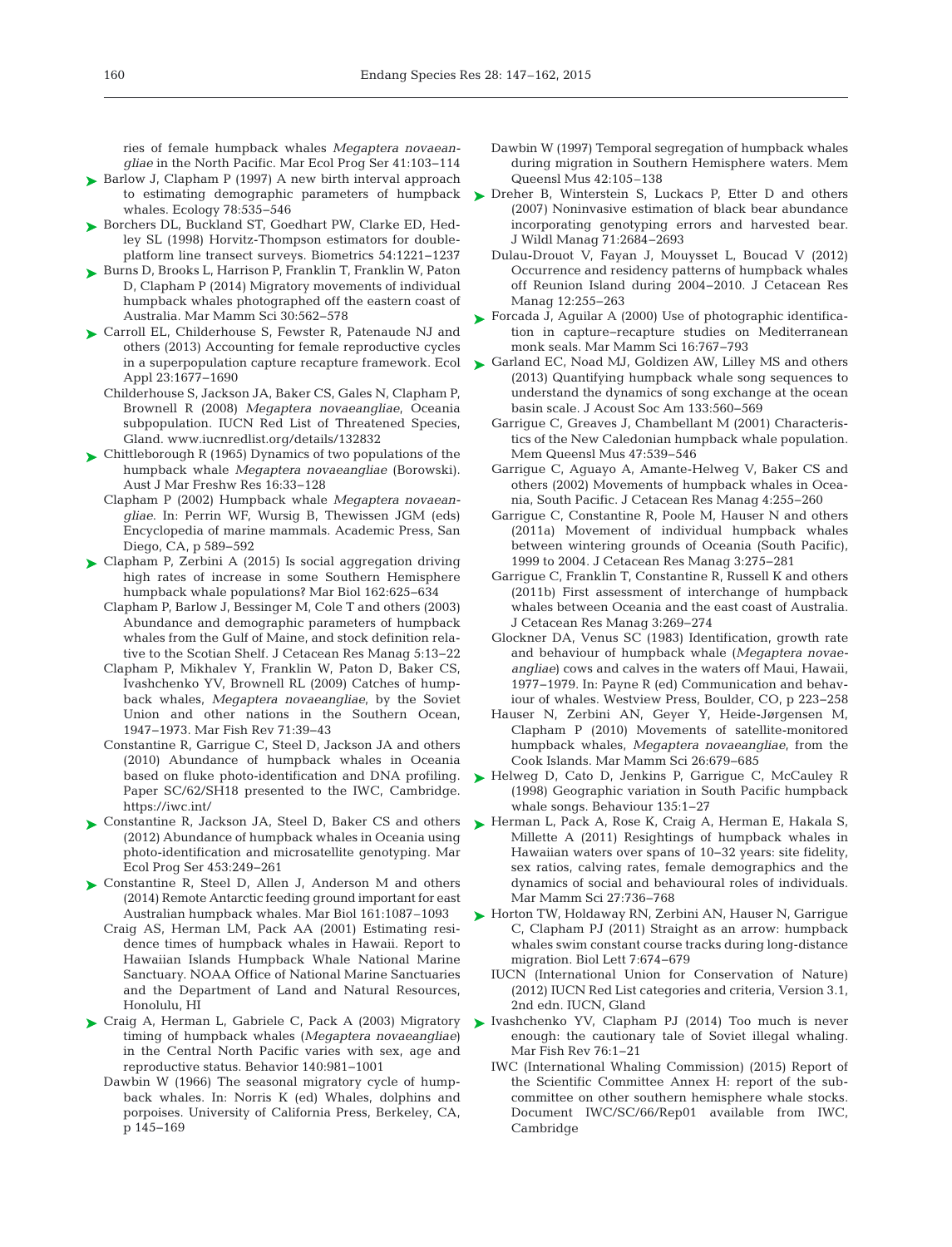- Jackson JA, Zerbini A, Clapham P, Constantine R and others (2008) Progress on a two-stock catch allocation model for reconstructing population histories of east Australia and Oceania. Paper SC/60/SH14 presented to the Scientific Committee of the IWC, Cambridge. https://iwc.int/
- ► [Jolly G \(1965\) Explicit estimates from capture–recapture](http://dx.doi.org/10.1093/biomet/52.1-2.225) data with both death and immigration-stochastic model. Biometrika 52:225−247
	- Noad M, Dunlop R, Paton D, Kneist HE (2011) Abundance estimates of the East Australian humpback whale population:2010 survey and update. Paper SC/63/SH22 presented to the Scientific Committee of the IWC, Cambridge. https://iwc.int/
	- Olavarría C, Anderson M, Paton D, Burns D and others (2006) Eastern Australia humpback whale genetic diversity and their relationship with Breeding Stocks D, E, F and G. Paper SC/58/SH25 presented to the Scientific Committee of the IWC, Cambridge. https://iwc.int/
- ▶ [Olavarría C, Baker CS, Garrigue C, Poole M and others](http://dx.doi.org/10.3354/meps330257) (2007) Population structure of South Pacific humpback whales and the origin of the eastern Polynesian breeding grounds. Mar Ecol Prog Ser 330: 257−268
- ► [Orgeret F, Garrigue C, Gimenez O, Pradel R \(2014\) Robust](http://dx.doi.org/10.3354/meps10992) assessment of population trends in marine mammals applied to New Caledonian humpback whales. Mar Ecol Prog Ser 515:265-273
	- Pledger SA (1998) Finite mixture in closed capture− recapture models. Research Report 98-18, School of Mathematical and Computing Sciences, Victoria University of Wellington
- ▶ [Pledger S \(2000\) Unified maximum likelihood estimates for](http://dx.doi.org/10.1111/j.0006-341X.2000.00434.x) closed capture−recapture models using mixtures. Biometrics 56: 434−442
- [Polanowski AM, Robbins J, Chandler D, Jarman SN \(2014\)](http://www.ncbi.nlm.nih.gov/entrez/query.fcgi?cmd=Retrieve&db=PubMed&list_uids=24606053&dopt=Abstract) ➤ Epigenetic estimation of age in humpback whales. Mol Ecol Resour 14: 976−987
- Poole M (2002) Occurrence of humpback whales (*Mega ptera novaeangliae*) in French Polynesia in 1998−2001. Paper SC/54/HW14 presented to the Scientific Committee of the IWC, Cambridge. https://iwc.int/
- Robbins J (2007) Structure and dynamics of the Gulf of Maine humpback whale population. PhD dissertation, University of St Andrews, St Andrews
- ▶ [Robbins J, Dalla Rosa L, Allen JM, Mattila DK and others](http://dx.doi.org/10.3354/esr00328) (2011) Return movement of a humpback whale between the Antarctic Peninsula and American Samoa: a seasonal migration record. Endang Species Res 13: 117−121
- ► [Schwarz C, Arnason A \(1996\) A general methodology for the](http://dx.doi.org/10.2307/2533048) analysis of capture−recapture experiments in open populations. Biometrics 52: 860−873
- ► [Seber GA \(1965\) A note on the multiple-recapture census.](http://dx.doi.org/10.1093/biomet/52.1-2.249) Biometrika 52:249-259
	- Seber G (1982) The estimation of animal abundance and related parameters. Edward Arnold, London
- ► [Spitz S, Herman L, Pack A \(2000\) Measuring sizes of hump](http://dx.doi.org/10.1111/j.1748-7692.2000.tb00962.x)back whales (*Megaptera novaeangliae*) by underwater videogrammetry. Mar Mamm Sci 16: 664−676
	- Steel D, Garrigue C, Poole M, Hauser N and others (2008) Migratory connections between humpback whales from South Pacific breeding grounds and Antarctic feeding areas based on genotype matching. Paper SC/60/SH13 presented to the Scientific Committee of the IWC, Cambridge. https://iwc.int/
- ► [Taberlet P, Camarra JJ, Griffin S, Uhrés E and others \(1997\)](http://dx.doi.org/10.1111/j.1365-294X.1997.tb00141.x) Noninvasive genetic tracking of the endangered Pyrenean brown bear population. Mol Ecol 6: 869−876
- ► [Wade PR, Kennedy A, LeDuc RG, Barlow J and others \(2011\)](http://dx.doi.org/10.1098/rsbl.2010.0477) The world's smallest whale population? Biol Lett 7:83-85
- ► [Zerbini AN, Clapham P, Wade P \(2010\) Assessing plausible](http://dx.doi.org/10.1007/s00227-010-1403-y) rates of population growth in humpback whales from life-history data. Mar Biol 157: 1225−1236